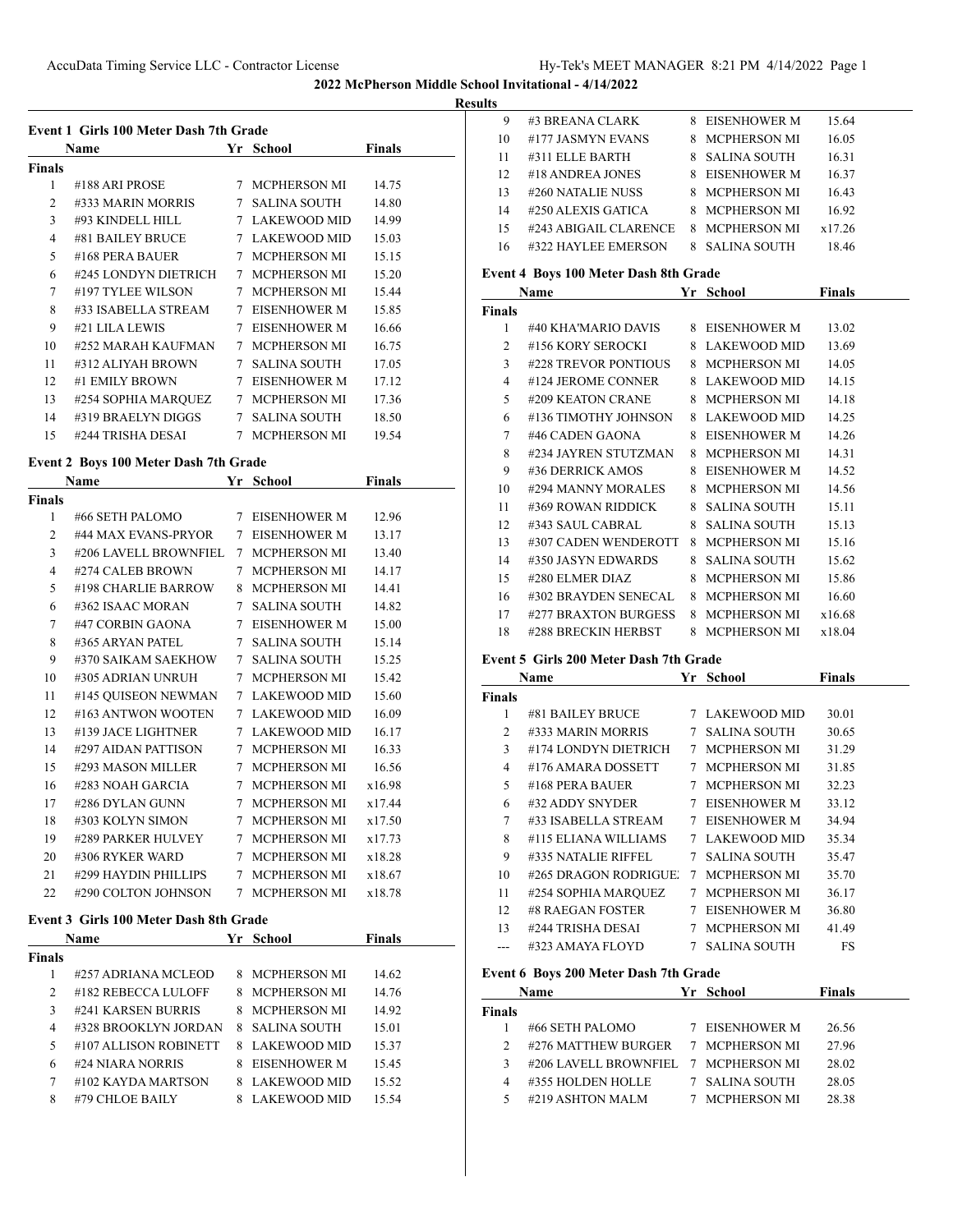**2022 McPherson Middle School Invitational - 4/14/2022 Results**

|    | Finals  (Event 6 Boys 200 Meter Dash 7th Grade) |             |                     |               |  |  |
|----|-------------------------------------------------|-------------|---------------------|---------------|--|--|
|    | <b>Name</b>                                     |             | Yr School           | <b>Finals</b> |  |  |
| 6  | #353 KOBIE HENLEY                               | $7^{\circ}$ | SALINA SOUTH        | 28.72         |  |  |
| 7  | #201 CARTER BENGSTON                            |             | 7 MCPHERSON MI      | 29.83         |  |  |
| 8  | #274 CALEB BROWN                                | $7^{\circ}$ | <b>MCPHERSON MI</b> | 29.95         |  |  |
| 9  | #298 NOLAN PEARCY                               |             | 7 MCPHERSON MI      | 30.92         |  |  |
| 10 | #370 SAIKAM SAEKHOW                             |             | 7 – SALINA SOUTH    | 31.18         |  |  |
| 11 | #296 DIEGO ORTIZ                                |             | 7 MCPHERSON MI      | 31.87         |  |  |
| 12 | #145 QUISEON NEWMAN                             |             | 7 LAKEWOOD MID      | 32.10         |  |  |
| 13 | #152 ABDIEL RAMOS                               |             | 7 LAKEWOOD MID      | 32.61         |  |  |
| 14 | #295 ASHTON NUSS                                | $7^{\circ}$ | <b>MCPHERSON MI</b> | x32.73        |  |  |
| 15 | #138 JAXON LEWICK                               |             | 7 LAKEWOOD MID      | 33.08         |  |  |
| 16 | #56 GABRIEL LAMB                                | $7^{\circ}$ | <b>EISENHOWER M</b> | 33.13         |  |  |
| 17 | #283 NOAH GARCIA                                |             | 7 MCPHERSON MI      | x33.71        |  |  |
| 18 | #293 MASON MILLER                               |             | 7 MCPHERSON MI      | x33.72        |  |  |
| 19 | #297 AIDAN PATTISON                             |             | 7 MCPHERSON MI      | x35.07        |  |  |
| 20 | #289 PARKER HULVEY                              | $7^{\circ}$ | <b>MCPHERSON MI</b> | x35.19        |  |  |
| 21 | #286 DYLAN GUNN                                 |             | 7 MCPHERSON MI      | x37.26        |  |  |
| 22 | #299 HAYDIN PHILLIPS                            |             | 7 MCPHERSON MI      | x37.71        |  |  |
| 23 | #281 HUNTER EILRICH                             | $7^{\circ}$ | <b>MCPHERSON MI</b> | x40.49        |  |  |
|    | Event 7 Girls 200 Meter Dash 8th Grade          |             |                     |               |  |  |

|                | Name                  | Yr. | School              | <b>Finals</b> |  |
|----------------|-----------------------|-----|---------------------|---------------|--|
| Finals         |                       |     |                     |               |  |
| 1              | #171 KARSEN BURRIS    | 8   | <b>MCPHERSON MI</b> | 30.60         |  |
| $\overline{2}$ | #328 BROOKLYN JORDAN  | 8   | <b>SALINA SOUTH</b> | 30.63         |  |
| 3              | #237 ADELYN BARROW    | 8   | <b>MCPHERSON MI</b> | 31.78         |  |
| 4              | #182 REBECCA LULOFF   | 8   | <b>MCPHERSON MI</b> | 32.66         |  |
| 5              | #86 SARAH DAY         | 8   | <b>LAKEWOOD MID</b> | 32.97         |  |
| 6              | #12 JADEN HIBBARD     | 8   | EISENHOWER M        | 33.11         |  |
| 7              | #320 MADELYN DISNEY   | 8   | <b>SALINA SOUTH</b> | 33.30         |  |
| 8              | #321 CARLEE DYE       | 8   | <b>SALINA SOUTH</b> | 34.98         |  |
| 9              | #91 MADELINE HARR     | 8   | <b>LAKEWOOD MID</b> | 35.20         |  |
| 10             | #30 REBECCA SCHUM     | 8   | EISENHOWER M        | 35.91         |  |
| 11             | #253 AUTUMN MALDONA   | 8   | <b>MCPHERSON MI</b> | 36.10         |  |
| 12             | #20 JURNEE LE MOINE   | 8   | <b>EISENHOWER M</b> | 36.80         |  |
| 13             | #106 SODIA REOUNG     | 8   | <b>LAKEWOOD MID</b> | 37.08         |  |
| 14             | #177 JASMYN EVANS     | 8   | <b>MCPHERSON MI</b> | 37.10         |  |
| 15             | #243 ABIGAIL CLARENCE | 8   | <b>MCPHERSON MI</b> | 37.44         |  |
| 16             | #250 ALEXIS GATICA    | 8   | <b>MCPHERSON MI</b> | 40.03         |  |

# **Event 8 Boys 200 Meter Dash 8th Grade**

|               | <b>Name</b>           | Yr | School              | <b>Finals</b> |
|---------------|-----------------------|----|---------------------|---------------|
| <b>Finals</b> |                       |    |                     |               |
| 1             | #341 GABRIEL AUTRY    | 8. | SALINA SOUTH        | 26.85         |
| 2             | #209 KEATON CRANE     | 8  | MCPHERSON MI        | 27.98         |
| $\mathbf{3}$  | #343 SAUL CABRAL      | 8  | SALINA SOUTH        | 28.30         |
| 4             | #234 JAYREN STUTZMAN  | 8  | MCPHERSON MI        | 28.39         |
| 5             | #122 CONNER CARTER    | 8. | LAKEWOOD MID        | 28.61         |
| 6             | #64 SEBASTIAN ONTIVER | 8  | EISENHOWER M        | 29.07         |
| 7             | #154 JAHEIM SANDOVAL  | 8. | LAKEWOOD MID        | 30.28         |
| 8             | #300 KELBY RICE       | 8  | MCPHERSON MI        | 30.73         |
| 9             | #350 JASYN EDWARDS    | 8  | <b>SALINA SOUTH</b> | 31.60         |
| 10            | #144 TAYTON MORRIS    |    | <b>LAKEWOOD MID</b> | 31.64         |

|               | Event 9 Girls 400 Meter Dash 7th Grade          |   |                                       |               |
|---------------|-------------------------------------------------|---|---------------------------------------|---------------|
|               | Name                                            |   | <b>School</b> School                  | <b>Finals</b> |
| Finals        |                                                 |   |                                       |               |
| 1             | #34 SCARLET WILLIAMS                            |   | 7 EISENHOWER M                        | 1:07.26       |
| 2             | #333 MARIN MORRIS                               |   | 7   SALINA SOUTH                      | 1:10.31       |
| 3             | #194 RILEY WHITFIELD                            |   | 7 MCPHERSON MI                        | 1:13.74       |
| 4             | #85 ATERIONA COOPER                             |   | 7 LAKEWOOD MID                        | 1:14.63       |
| 5             | #339 EMMALINA STEVENS                           |   | 7 SALINA SOUTH                        | 1:15.06       |
| 6             | #188 ARI PROSE                                  |   | 7 MCPHERSON MI                        | 1:16.61       |
| 7             | #191 ASHLYN SCHROEDEF                           |   | 7 MCPHERSON MI                        | 1:16.72       |
| 8             | #101 KAMIA MARTINEZ                             |   | 7 LAKEWOOD MID                        | 1:18.78       |
| 9             | #8 RAEGAN FOSTER                                |   | 7 EISENHOWER M                        | 1:21.88       |
| 10            | #319 BRAELYN DIGGS 7 SALINA SOUTH               |   |                                       | 1:29.32       |
| 11            | #19 BROOKE JONES                                |   | 7 EISENHOWER M                        | 1:37.56       |
|               | Event 10 Boys 400 Meter Dash 7th Grade          |   |                                       |               |
|               | Name                                            |   | Yr School                             | <b>Finals</b> |
| Finals        |                                                 |   |                                       |               |
| 1             | #358 ADRIAN LARA-CAST 7 SALINA SOUTH            |   |                                       | 1:03.24       |
| 2             | #200 DANE BECKER                                |   | 7 MCPHERSON MI                        | 1:05.99       |
| 3             | #273 BEN BOCOX                                  |   | 7 MCPHERSON MI                        | 1:07.99       |
| 4             | #226 NOLAN PEARCY                               |   | 7 MCPHERSON MI                        | 1:08.05       |
| 5             | #118 LUKE AFFHOLDER                             |   | 7 LAKEWOOD MID                        | 1:08.61       |
| 6             | #368 ARMANE REDMOND                             |   | 7 SALINA SOUTH                        | 1:08.70       |
| 7             | #138 JAXON LEWICK                               |   | 7 LAKEWOOD MID                        | 1:09.57       |
| 8             | #72 JULIAN SEXTON                               |   | 7 EISENHOWER M                        | 1:14.99       |
| 9             | #56 GABRIEL LAMB                                |   | 7 EISENHOWER M                        | 1:18.35       |
| 10            | #367 JESUS PRIETO                               |   | 7 SALINA SOUTH                        | 1:25.90       |
| 11            | #281 HUNTER EILRICH 7 MCPHERSON MI              |   |                                       | 1:27.59       |
|               |                                                 |   |                                       |               |
|               | Event 11 Girls 400 Meter Dash 8th Grade<br>Name |   | Yr School                             | <b>Finals</b> |
| Finals        |                                                 |   |                                       |               |
| 1             | #172 ANDI BUSHBOM                               |   | 8 MCPHERSON MI                        | 1:07.53       |
| 2             | #328 BROOKLYN JORDAN                            |   | 8 SALINA SOUTH                        | 1:09.46       |
| 3             | #114 LAYLA WATERS                               |   | 8 LAKEWOOD MID                        | 1:11.75       |
| 4             | #7 KAMERON FELICE                               |   | 8 EISENHOWER M                        | 1:12.07       |
| 5             | #16 LAKYN HUNCOVSKY                             |   | 8 EISENHOWER M                        | 1:14.38       |
| 6             | #80 PHOEBE BOHRER                               |   | 8 LAKEWOOD MID                        |               |
| 7             |                                                 |   |                                       | 1:14.41       |
|               | #330 EDEN KHAMDALANI<br>#183 NATALIE NUSS       | 8 | <b>SALINA SOUTH</b><br>8 MCPHERSON MI | 1:14.62       |
| 8             |                                                 |   | 8 EISENHOWER M                        | 1:15.00       |
| 9             | #12 JADEN HIBBARD                               |   | 8 LAKEWOOD MID                        | 1:17.22       |
| 10            | #95 YESENIA INGRAM                              |   |                                       | 1:18.38       |
| 11            | #322 HAYLEE EMERSON                             |   | 8 SALINA SOUTH                        | 1:28.69       |
|               | Event 12 Boys 400 Meter Dash 8th Grade          |   |                                       |               |
|               | Name                                            |   | Yr School                             | <b>Finals</b> |
| <b>Finals</b> |                                                 |   |                                       |               |
| 1             | #120 CHRISTIAN BROSI                            |   | 8 LAKEWOOD MID                        | 58.56         |
| 2             | #58 PALMER MARTINIE                             | 8 | <b>EISENHOWER M</b>                   | 1:01.91       |
| 3             | #344 JALEN CHEEKS                               | 8 | <b>SALINA SOUTH</b>                   | 1:02.32       |
| 4             | #228 TREVOR PONTIOUS                            |   | 8 MCPHERSON MI                        | 1:02.84       |
| 5             | #137 JOSE LACHICA                               |   | 8 LAKEWOOD MID                        | 1:04.69       |
| 6             | #203 CARTER BOESKER                             |   | 8 MCPHERSON MI                        | 1:06.04       |
| 7             | #38 WYATT BROWN                                 |   | 8 EISENHOWER M                        | 1:06.12       |
| 8             | #371 AIDEN SPEILMAN                             |   | 8 SALINA SOUTH                        | 1:08.70       |
|               |                                                 |   |                                       |               |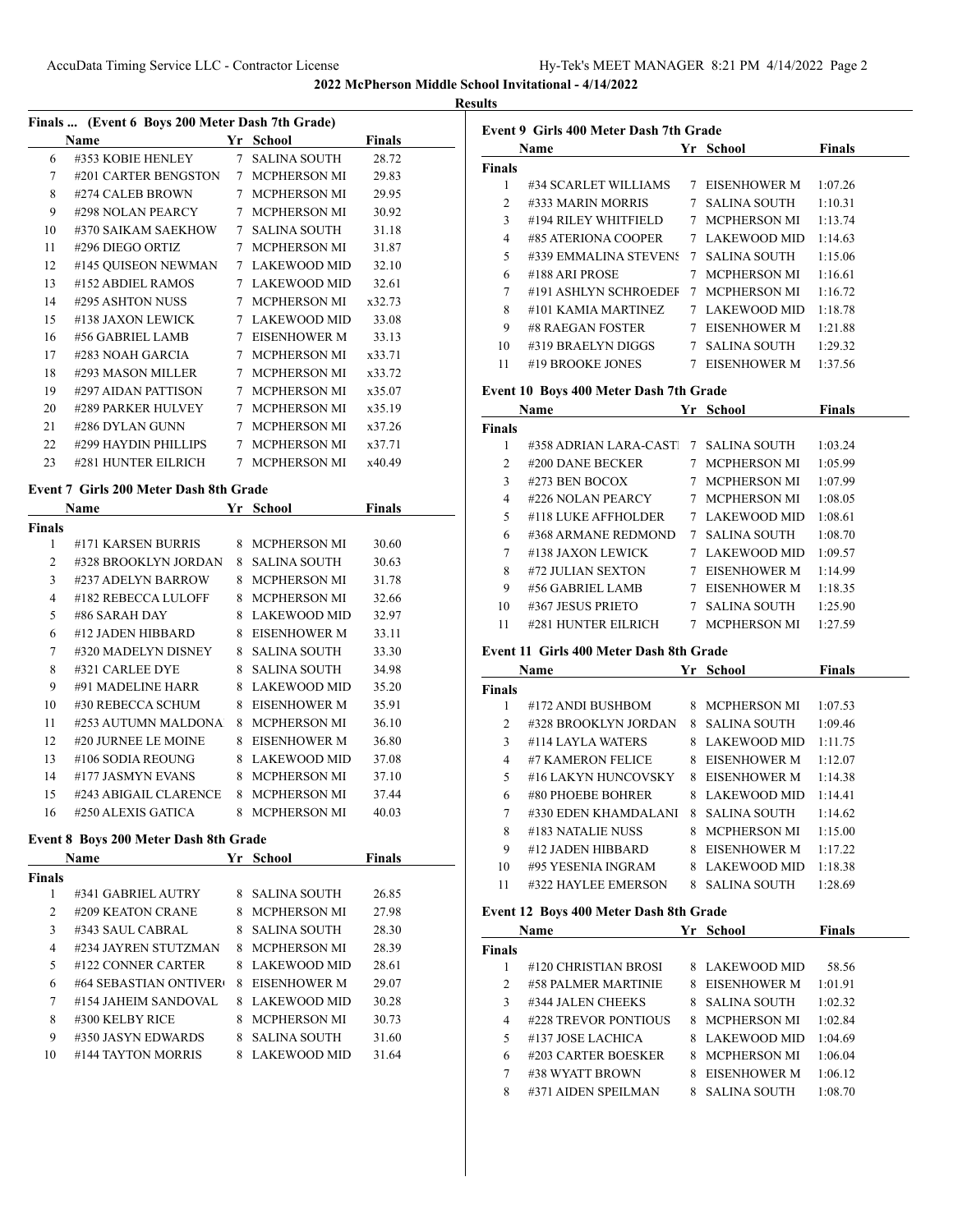|                 | Finals  (Event 12 Boys 400 Meter Dash 8th Grade)                                                                                                                                                                              |                        |                  |  |
|-----------------|-------------------------------------------------------------------------------------------------------------------------------------------------------------------------------------------------------------------------------|------------------------|------------------|--|
|                 | <b>Example 18 Yr School</b><br>Name                                                                                                                                                                                           |                        | Finals           |  |
| 9               | #366 TATE POMMER                                                                                                                                                                                                              | 8 SALINA SOUTH         | 1:09.56          |  |
|                 | 10 #73 AIDEN SORENSEN 8 EISENHOWER M                                                                                                                                                                                          |                        | 1:11.49          |  |
| 11 —            | #164 CRISTAFER YODER 8 LAKEWOOD MID                                                                                                                                                                                           |                        | 1:19.74          |  |
|                 | Event 13 Girls 800 Meter Run 7th Grade                                                                                                                                                                                        |                        |                  |  |
|                 | <b>School Finals</b><br>Name                                                                                                                                                                                                  |                        |                  |  |
| <b>Finals</b>   |                                                                                                                                                                                                                               |                        |                  |  |
| 1               | #111 KAYLIE SHULTZ 7 LAKEWOOD MID 2:37.94                                                                                                                                                                                     |                        |                  |  |
| $\overline{2}$  | #185 MCKENNA PAUL 7 MCPHERSON MI                                                                                                                                                                                              |                        | 3:00.97          |  |
| 3               | #189 DRAGON RODRIGUE                                                                                                                                                                                                          | 7 MCPHERSON MI         | 3:03.37          |  |
| 4               | #33 ISABELLA STREAM                                                                                                                                                                                                           | 7 EISENHOWER M         | 3:14.18          |  |
| 5               | #166 PIPER ALVORD                                                                                                                                                                                                             | 7 MCPHERSON MI         | 3:18.77          |  |
| 6               | #21 LILA LEWIS                                                                                                                                                                                                                | 7 EISENHOWER M         | 3:19.79          |  |
| 7               | #261 MOLLY OWEN                                                                                                                                                                                                               | 7 MCPHERSON MI         | 3:21.75          |  |
| 8               | #240 MAYLIN BRUCE 7 MCPHERSON MI                                                                                                                                                                                              |                        | 3:23.54          |  |
| 9               | #109 EVELYN ROSE                                                                                                                                                                                                              | 7 LAKEWOOD MID         | 3:29.06          |  |
| 10              | #340 EMILEE UTLEY 7 SALINA SOUTH                                                                                                                                                                                              |                        | 3:32.22          |  |
| 11 —            | #338 LEAH STEIN                                                                                                                                                                                                               | 7   SALINA SOUTH       | 3:35.86          |  |
| 12              | #317 SUMMER DAVIS 7 SALINA SOUTH                                                                                                                                                                                              |                        | 3:37.19          |  |
| 13              | #26 ELEANOR RADI 7 EISENHOWER M                                                                                                                                                                                               |                        | 3:43.38          |  |
|                 | Event 14 Boys 800 Meter Run 7th Grade                                                                                                                                                                                         |                        |                  |  |
|                 | Name and the same state of the state of the state of the state of the state of the state of the state of the state of the state of the state of the state of the state of the state of the state of the state of the state of | Yr School              | <b>Finals</b>    |  |
| <b>Finals</b>   |                                                                                                                                                                                                                               |                        |                  |  |
| 1               | #118 LUKE AFFHOLDER                                                                                                                                                                                                           | 7 LAKEWOOD MID 2:37.12 |                  |  |
| $\overline{2}$  | #208 COLE COOPER                                                                                                                                                                                                              | 7 MCPHERSON MI 2:40.25 |                  |  |
| 3               | #202 BEN BOCOX                                                                                                                                                                                                                | 7 MCPHERSON MI         | 2:46.29          |  |
| 4               | #357 JAXTON KITCHENER 7 SALINA SOUTH                                                                                                                                                                                          |                        | 2:49.61          |  |
| 5               | #359 CHANCE MARTINEZ                                                                                                                                                                                                          | 7 SALINA SOUTH         | 2:51.02          |  |
| 6               | #48 BLADE GRIESHABER                                                                                                                                                                                                          | 7 EISENHOWER M         | 2:51.84          |  |
| $7\phantom{.0}$ | #138 JAXON LEWICK                                                                                                                                                                                                             | 7 LAKEWOOD MID         | 2:51.88          |  |
| 8               | #75 BRAYDON STRUTT                                                                                                                                                                                                            | 7 EISENHOWER M         | 2:55.22          |  |
| 9               | #60 JAMESON MCDONALI 7 EISENHOWER M                                                                                                                                                                                           |                        | 2:55.37          |  |
| 10              | #372 CADEN STAUFFER 7 SALINA SOUTH 2:55.56                                                                                                                                                                                    |                        |                  |  |
| 11              | #301 BRADY RINKER                                                                                                                                                                                                             | 7 MCPHERSON MI         | 2:55.58          |  |
|                 | Event 15 Girls 800 Meter Run 8th Grade                                                                                                                                                                                        |                        |                  |  |
|                 | Name                                                                                                                                                                                                                          | Yr School              | <b>Example 1</b> |  |
| Finals          |                                                                                                                                                                                                                               |                        |                  |  |
| 1               | #190 MARYN SANDBO                                                                                                                                                                                                             | 8 MCPHERSON MI         | 2:53.34          |  |
| 2               | #99 PEYTON LAWSON                                                                                                                                                                                                             | 8 LAKEWOOD MID         | 3:07.50          |  |
| $\mathfrak{Z}$  | #334 JAYDEN PIEPHO                                                                                                                                                                                                            | 8 SALINA SOUTH         | 3:13.35          |  |
| $\overline{4}$  | #102 KAYDA MARTSON                                                                                                                                                                                                            | 8 LAKEWOOD MID         | 3:19.40          |  |
| 5               | #195 REESA WHORTON                                                                                                                                                                                                            | 8 MCPHERSON MI         | 3:19.77          |  |
| 6               | #173 LEAH CAHOONE                                                                                                                                                                                                             | 8 MCPHERSON MI         | 3:29.60          |  |
| $7^{\circ}$     | #20 JURNEE LE MOINE                                                                                                                                                                                                           | 8 EISENHOWER M         | 3:32.58          |  |
| 8               | #316 ZOE DAVIDSON                                                                                                                                                                                                             | 8 SALINA SOUTH         | 3:32.83          |  |
| 9               | #23 HALEY NEILSON                                                                                                                                                                                                             | 8 EISENHOWER M         | 3:37.54          |  |
|                 | Event 16 Boys 800 Meter Run 8th Grade                                                                                                                                                                                         |                        |                  |  |
|                 | Name                                                                                                                                                                                                                          | Yr School              | <b>Finals</b>    |  |
| <b>Finals</b>   |                                                                                                                                                                                                                               |                        |                  |  |
| 1               | #120 CHRISTIAN BROSI                                                                                                                                                                                                          | 8 LAKEWOOD MID 2:24.50 |                  |  |
| 2               | #223 CALEB MUEHLER                                                                                                                                                                                                            | 8 MCPHERSON MI         | 2:24.78          |  |
| $\mathfrak{Z}$  | #49 BROCK HENNINGSON                                                                                                                                                                                                          | 8 EISENHOWER M         | 2:37.65          |  |

| ΠЬ             |                                                    |    |                                  |               |
|----------------|----------------------------------------------------|----|----------------------------------|---------------|
| 4              | #70 WILL. RICHARDS                                 |    | 8 EISENHOWER M                   | 2:41.90       |
| 5              | #133 EMERY HOULTBERG 8 LAKEWOOD MID                |    |                                  | 2:44.49       |
| 6              | #356 LANDON HUFFMAN                                |    | 8 SALINA SOUTH                   | 2:46.71       |
| 7              | #366 TATE POMMER                                   |    | 8 SALINA SOUTH                   | 2:49.10       |
| 8              | #348 CALVIN DAVIS                                  |    | 8 SALINA SOUTH                   | 2:55.95       |
| 9              | #199 MILES BAUER                                   |    | 8 MCPHERSON MI                   | 2:56.13       |
| 10             | #233 BECKETT SCHUCKM 8 MCPHERSON MI                |    |                                  | 2:59.20       |
| 11             | #61 KIMBALL MORRIS                                 |    | 8 EISENHOWER M                   | 3:02.58       |
|                |                                                    |    |                                  |               |
|                | Event 17 Girls 1600 Meter Run 7th Grade            |    |                                  |               |
|                | Name                                               | Yr | School                           | <b>Finals</b> |
| Finals         |                                                    |    |                                  |               |
| 1              | #111 KAYLIE SHULTZ                                 |    | 7 LAKEWOOD MID                   | 5:32.14       |
| 2              | #5 TAYLOR EZZIO                                    |    | 7 EISENHOWER M                   | 7:10.31       |
| 3              | #178 RACHEL FISCHER 7 MCPHERSON MI                 |    |                                  | 7:17.76       |
| $\overline{4}$ | #1 EMILY BROWN<br>#340 EMILEE UTLEY 7 SALINA SOUTH |    | 7 EISENHOWER M                   | 7:38.82       |
| 5              |                                                    |    |                                  | 7:40.38       |
| 6              | #317 SUMMER DAVIS 7 SALINA SOUTH                   |    |                                  | 7:42.66       |
| 7              | #338 LEAH STEIN                                    |    | 7 SALINA SOUTH                   | 7:43.65       |
| 8              | #9 LAYLA GARMAN                                    |    | 7 EISENHOWER M                   | 7:43.80       |
|                | Event 18 Boys 1600 Meter Run 7th Grade             |    |                                  |               |
|                | Name                                               |    | Yr School                        | <b>Finals</b> |
| Finals         |                                                    |    |                                  |               |
|                | 1 #208 COLE COOPER 7 MCPHERSON MI                  |    |                                  | 5:51.95       |
| 2              | #359 CHANCE MARTINEZ 7 SALINA SOUTH                |    |                                  | 6:01.44       |
| 3              | #134 JONATHAN HUSEMA                               |    | 7 LAKEWOOD MID                   | 6:04.40       |
| $\overline{4}$ | #220 JACKSON MARTIN                                |    | 7 MCPHERSON MI                   | 6:05.79       |
| 5              | #72 JULIAN SEXTON                                  |    | 7 EISENHOWER M                   | 6:06.61       |
| 6              | #75 BRAYDON STRUTT                                 |    | 7 EISENHOWER M                   | 6:18.91       |
| 7              | #76 TRENTON SWANSON                                |    | 7 EISENHOWER M                   | 6:23.65       |
| 8              | #231 BRADY RINKER                                  |    | 7 MCPHERSON MI                   | 6:30.98       |
| 9              | #372 CADEN STAUFFER                                |    | 7 SALINA SOUTH                   | 6:32.69       |
| 10             | #281 HUNTER EILRICH                                |    | 7 MCPHERSON MI                   | 6:53.36       |
| 11             | #367 JESUS PRIETO                                  |    | 7 SALINA SOUTH                   | 7:31.21       |
|                |                                                    |    |                                  |               |
|                | Event 19 Girls 1600 Meter Run 8th Grade            |    |                                  |               |
|                | Name                                               |    | Yr School                        | <b>Finals</b> |
| Finals         |                                                    |    |                                  |               |
| 1              | #7 KAMERON FELICE                                  | 8  | EISENHOWER M                     | 6:06.98       |
| 2<br>3         | #190 MARYN SANDBO<br>#11 MIRA GURGEL               |    | 8 MCPHERSON MI<br>8 EISENHOWER M | 6:08.78       |
|                |                                                    |    |                                  | 6:39.73       |
| 4              | #99 PEYTON LAWSON<br>#334 JAYDEN PIEPHO            |    | 8 LAKEWOOD MID                   | 6:45.26       |
| 5              | #35 AVA WRIGHT                                     |    | 8 SALINA SOUTH                   | 7:29.87       |
| 6              | #173 LEAH CAHOONE                                  |    | 8 EISENHOWER M                   | 7:33.91       |
| 7              |                                                    |    | 8 MCPHERSON MI                   | 7:38.58       |
| 8              | #316 ZOE DAVIDSON                                  |    | 8 SALINA SOUTH                   | 7:47.90       |
| 9              | #256 ESME MCAFEE                                   |    | 8 MCPHERSON MI                   | 7:55.47       |
| 10             | #196 CALYPSO WILLIAMS                              |    | 8 MCPHERSON MI                   | 8:27.49       |
|                | Event 20 Boys 1600 Meter Run 8th Grade             |    |                                  |               |
|                | Name                                               |    | Yr School                        | <b>Finals</b> |
| Finals         |                                                    |    |                                  |               |
| 1              | #223 CALEB MUEHLER                                 |    | 8 MCPHERSON MI                   | 5:25.28       |
| 2              | #374 KYLER WEBB                                    |    | 8 SALINA SOUTH                   | 5:30.37       |
| 3              | #137 JOSE LACHICA                                  |    | 8 LAKEWOOD MID                   | 5:36.69       |
| 4              | #49 BROCK HENNINGSON                               |    | 8 EISENHOWER M                   | 5:37.49       |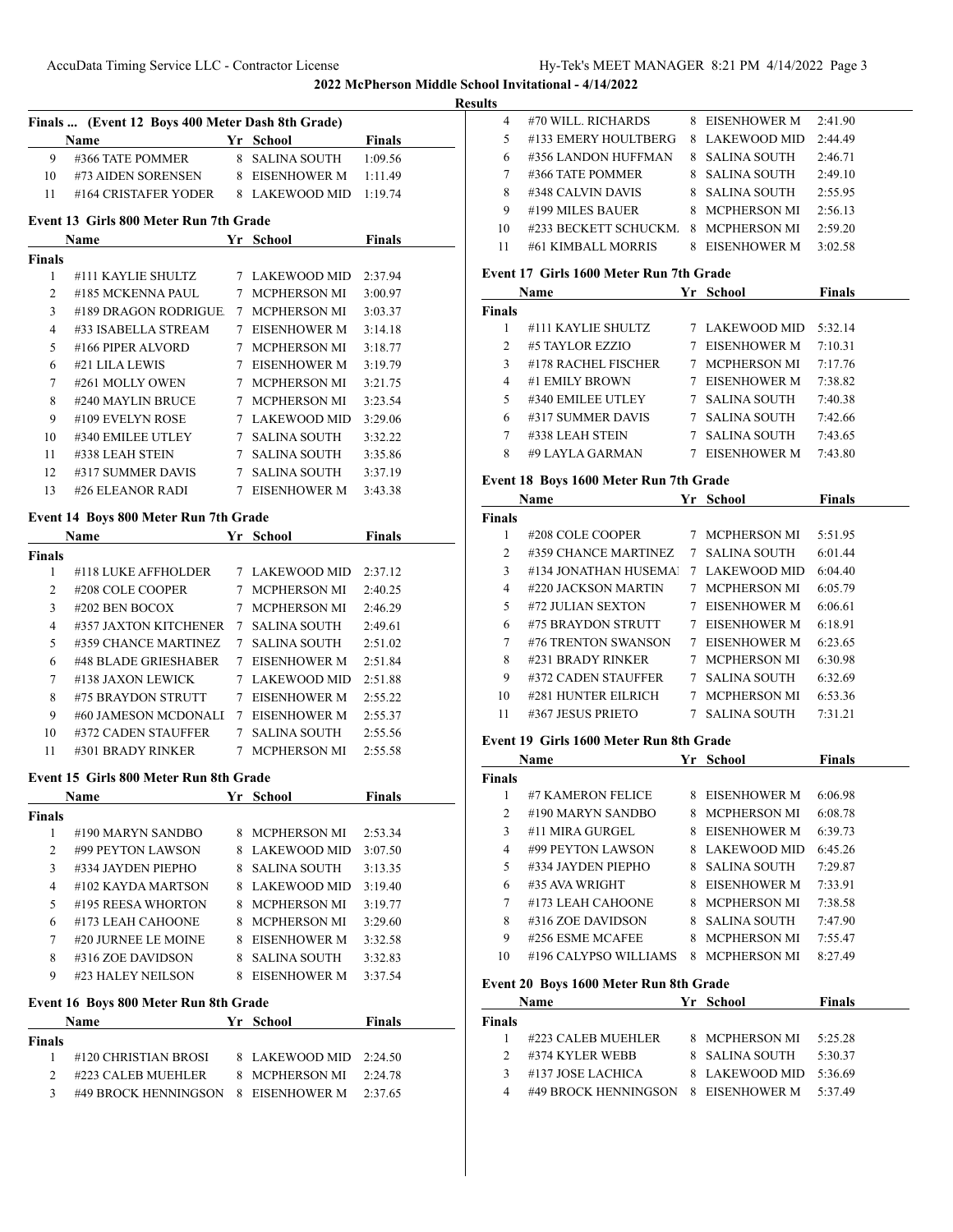### **Results**

|    | Finals  (Event 20 Boys 1600 Meter Run 8th Grade) |    |                     |               |  |  |
|----|--------------------------------------------------|----|---------------------|---------------|--|--|
|    | <b>Name</b>                                      | Yr | School              | <b>Finals</b> |  |  |
| 5  | #123 GANNON COLE                                 | 8  | LAKEWOOD MID        | 5:52.65       |  |  |
| 6  | #148 TOMMY PAYNE                                 | 8  | LAKEWOOD MID        | 6:02.88       |  |  |
| 7  | #222 MANNY MORALES                               |    | 8 MCPHERSON MI      | 6:04.52       |  |  |
| 8  | #356 LANDON HUFFMAN                              |    | 8 SALINA SOUTH      | 6:04.57       |  |  |
| 9  | #366 TATE POMMER                                 | 8  | SALINA SOUTH        | 6:07.85       |  |  |
| 10 | #39 TUCKER CALLAHAN                              | 8  | EISENHOWER M        | 6:16.66       |  |  |
| 11 | #59 ELIAS MATTESON                               | 8  | EISENHOWER M        | 6:37.15       |  |  |
| 12 | #199 MILES BAUER                                 | 8  | <b>MCPHERSON MI</b> | 6:53.46       |  |  |
| 13 | #282 JONAH FOSTER                                | 8  | MCPHERSON MI        | 7:18.66       |  |  |
| 14 | #279 HUNTER DAVIS                                | 8  | MCPHERSON MI        | 8:51.17       |  |  |

# **Event 23 Girls 3200 Meter Run 8th Grade**

|        | <b>Name</b>                                   | Yr School                 | <b>Finals</b> |  |
|--------|-----------------------------------------------|---------------------------|---------------|--|
| Finals |                                               |                           |               |  |
|        | #309 ALINA ARCEO                              | 8 SALINA SOUTH $14:17.72$ |               |  |
|        | #97 ANNA KRAFT                                | 8 LAKEWOOD MID 16:58.11   |               |  |
|        | #196 CALYPSO WILLIAMS 8 MCPHERSON MI 19:07.21 |                           |               |  |

# **Event 24 Boys 3200 Meter Run 8th Grade**

|               | <b>Name</b>           | Yr | School                  | Finals   |  |
|---------------|-----------------------|----|-------------------------|----------|--|
| <b>Finals</b> |                       |    |                         |          |  |
|               | #374 KYLER WEBB       |    | 8 – SALINA SOUTH        | 11:36.40 |  |
| $\mathcal{L}$ | #148 TOMMY PAYNE      |    | 8 LAKEWOOD MID 12:26.39 |          |  |
| 3             | #78 WILSON WESCH      |    | 8 EISENHOWER M 12:43.77 |          |  |
| 4             | #70 WILL, RICHARDS    |    | 8 EISENHOWER M 13:12.49 |          |  |
| 5             | #53 ROWAN JANETTE-BEA |    | 8 EISENHOWER M 13:31.85 |          |  |
| 6             | #348 CALVIN DAVIS     |    | 8 SALINA SOUTH          | 14:01.81 |  |
| 7             | #144 TAYTON MORRIS    |    | 8 LAKEWOOD MID 14:50.56 |          |  |
| 8             | #211 JONAH FOSTER     |    | MCPHERSON MI            | 15:43.35 |  |

### **Event 25 Girls 100 Meter Hurdles 7th Grade**

|        | <b>Name</b>           |   | Yr School           | <b>Finals</b> |  |
|--------|-----------------------|---|---------------------|---------------|--|
| Finals |                       |   |                     |               |  |
| 1      | #176 AMARA DOSSETT    | 7 | <b>MCPHERSON MI</b> | 19.33         |  |
| 2      | #166 PIPER ALVORD     |   | <b>MCPHERSON MI</b> | 19.61         |  |
| 3      | #197 TYLEE WILSON     | 7 | MCPHERSON MI        | 19.67         |  |
| 4      | #29 PIPER SCHRAG      |   | EISENHOWER M        | 19.78         |  |
| 5      | #14 KYMRY HOESLI      |   | EISENHOWER M        | 20.37         |  |
| 6      | #32 ADDY SNYDER       | 7 | <b>EISENHOWER M</b> | 20.43         |  |
| 7      | #94 KAYLEE HOLMES     |   | 7 LAKEWOOD MID      | 20.53         |  |
| 8      | #329 CAMERON JORDAN   | 7 | SALINA SOUTH        | 20.71         |  |
| 9      | #112 KATY WAGNOR      |   | <b>LAKEWOOD MID</b> | 21.06         |  |
| 10     | #104 GRACE OSTMEYER   |   | 7 LAKEWOOD MID      | 21.27         |  |
| 11     | #337 KINSLEIGH SHOWMA | 7 | <b>SALINA SOUTH</b> | 22.39         |  |
| 12     | #331 KIERA MAIN       | 7 | SALINA SOUTH        | 22.44         |  |

# **Event 26 Boys 100 Meter Hurdles 7th Grade**

| <b>Name</b>         |   | School              | Finals |  |
|---------------------|---|---------------------|--------|--|
|                     |   |                     |        |  |
| #51 ERIK HOWARD     |   | EISENHOWER M        | 17.37  |  |
| #44 MAX EVANS-PRYOR | 7 | EISENHOWER M        | 17.96  |  |
| #353 KOBIE HENLEY   |   | SALINA SOUTH        | 18.37  |  |
| #355 HOLDEN HOLLE   |   | SALINA SOUTH        | 18.93  |  |
| #225 ASHTON NUSS    |   | <b>MCPHERSON MI</b> | 19.67  |  |
| #131 CONNER FULLER  |   | LAKEWOOD MID        | 20.03  |  |
|                     |   |                     | Yr.    |  |

| uns            |                                                                              |   |                     |               |
|----------------|------------------------------------------------------------------------------|---|---------------------|---------------|
| 7              | #65 ISAIAH PABLO                                                             |   | 7 EISENHOWER M      | 20.20         |
| 8              | #368 ARMANE REDMOND                                                          |   | 7 SALINA SOUTH      | 20.61         |
| 9              | #221 MASON MILLER                                                            |   | 7 MCPHERSON MI      | 21.06         |
| 10             | #153 ANDRUE ROBERTS                                                          |   | 7 LAKEWOOD MID      | 22.13         |
| 11             | #227 HAYDIN PHILLIPS                                                         |   | 7 MCPHERSON MI      | 22.45         |
|                |                                                                              |   |                     |               |
|                | Event 27 Girls 100 Meter Hurdles 8th Grade                                   |   |                     |               |
|                | Name<br><u> 1990 - John Barnett, mars et al. 1990 - San A</u>                |   | Yr School           | <b>Finals</b> |
| Finals         |                                                                              |   |                     |               |
| 1              | #186 ELLEY PAULSEN                                                           |   | 8 MCPHERSON MI      | 18.74         |
| $\overline{2}$ | #28 ELLIE SANCHEZ                                                            |   | 8 EISENHOWER M      | 20.19         |
| 3              | #167 ADELYN BARROW                                                           |   | 8 MCPHERSON MI      | 21.06         |
| 4              | #313 LAUREN CROW                                                             |   | 8 SALINA SOUTH      | 21.27         |
| 5              | #330 EDEN KHAMDALANI                                                         |   | 8 SALINA SOUTH      | 21.32         |
| 6              | #91 MADELINE HARR                                                            |   | 8 LAKEWOOD MID      | 21.75         |
| 7              | #98 TRISTYN KRIEN                                                            |   | 8 LAKEWOOD MID      | 21.86         |
| 8              | #318 AMARI DEHERRERA<br>#13 DAISY HILTON                                     |   | 8 SALINA SOUTH      | 21.92         |
| 9              |                                                                              |   | 8 EISENHOWER M      | 22.38         |
| 10<br>11       | #105 DANIELLE PECKHAN 8 LAKEWOOD MID<br>#196 CALYPSO WILLIAMS 8 MCPHERSON MI |   |                     | 22.60         |
|                |                                                                              |   |                     | 24.09         |
|                | Event 28 Boys 100 Meter Hurdles 8th Grade                                    |   |                     |               |
|                | Name                                                                         |   | Yr School           | <b>Finals</b> |
| <b>Finals</b>  |                                                                              |   |                     |               |
| 1              | #42 JAYREN DIXON                                                             |   | 8 EISENHOWER M      | 16.57         |
| 2              | #223 CALEB MUEHLER                                                           |   | 8 MCPHERSON MI      | 18.89         |
| 3              | #373 JAKUB SZYNDLAR                                                          |   | 8 SALINA SOUTH      | 19.05         |
| 4              | #155 JAKE SCHMITZ                                                            |   | 8 LAKEWOOD MID      | 19.63         |
| 5              | #43 BRADY DURTSCHI                                                           |   | 8 EISENHOWER M      | 19.78         |
| 6              | #364 RODRIGO PALACIOS                                                        |   | 8 SALINA SOUTH      | 20.39         |
| 7              | #125 GAVIN DEVOE                                                             |   | 8 LAKEWOOD MID      | 20.65         |
| 8              | #347 VAN COTTEN                                                              |   | 8 SALINA SOUTH      | 20.83         |
| 9              | #73 AIDEN SORENSEN                                                           |   | 8 EISENHOWER M      | 20.96         |
| 10             | #147 ALLIE PAINE                                                             |   | 8 LAKEWOOD MID      | 21.28         |
| 11             | #211 JONAH FOSTER                                                            |   | 8 MCPHERSON MI      | 22.65         |
|                | Event 29 Girls 200 Meter Hurdles 7th Grade                                   |   |                     |               |
|                | Name                                                                         |   | Yr School           | <b>Finals</b> |
| <b>Finals</b>  |                                                                              |   |                     |               |
| 1              | #193 JAELA THOMPSON                                                          | 7 | <b>MCPHERSON MI</b> | 35.70         |
| 2              | #29 PIPER SCHRAG                                                             |   | 7 EISENHOWER M      | 36.15         |
| 3              | #194 RILEY WHITFIELD                                                         |   | 7 MCPHERSON MI      | 37.60         |
| 4              | #115 ELIANA WILLIAMS                                                         |   | 7 LAKEWOOD MID      | 38.76         |
| 5              | #88 JAELIE GIBSON                                                            |   | 7 LAKEWOOD MID      | 38.96         |
| 6              | #331 KIERA MAIN                                                              |   | 7 SALINA SOUTH      | 39.93         |
| 7              | #32 ADDY SNYDER                                                              |   | 7 EISENHOWER M      | 40.30         |
| 8              | #338 LEAH STEIN                                                              |   | 7 SALINA SOUTH      | 41.18         |
| 9              | #329 CAMERON JORDAN                                                          |   | 7 SALINA SOUTH      | 41.25         |
| 10             | #101 KAMIA MARTINEZ                                                          |   | 7 LAKEWOOD MID      | 45.00         |
|                |                                                                              |   |                     |               |
|                | Event 30 Boys 200 Meter Hurdles 7th Grade                                    |   |                     |               |
|                | Name                                                                         |   | Yr School           | <b>Finals</b> |
| Finals         |                                                                              |   |                     |               |
| 1              | #132 ALEX GARCIA                                                             |   | 7 LAKEWOOD MID      | 33.26         |
| $\overline{2}$ | #65 ISAIAH PABLO                                                             |   | 7 EISENHOWER M      | 35.19         |
| 3              | #361 NATE MINCKS                                                             |   | 7 SALINA SOUTH      | 36.30         |
| 4              | #150 AARON PROUGH                                                            |   | 7 LAKEWOOD MID      | 36.67         |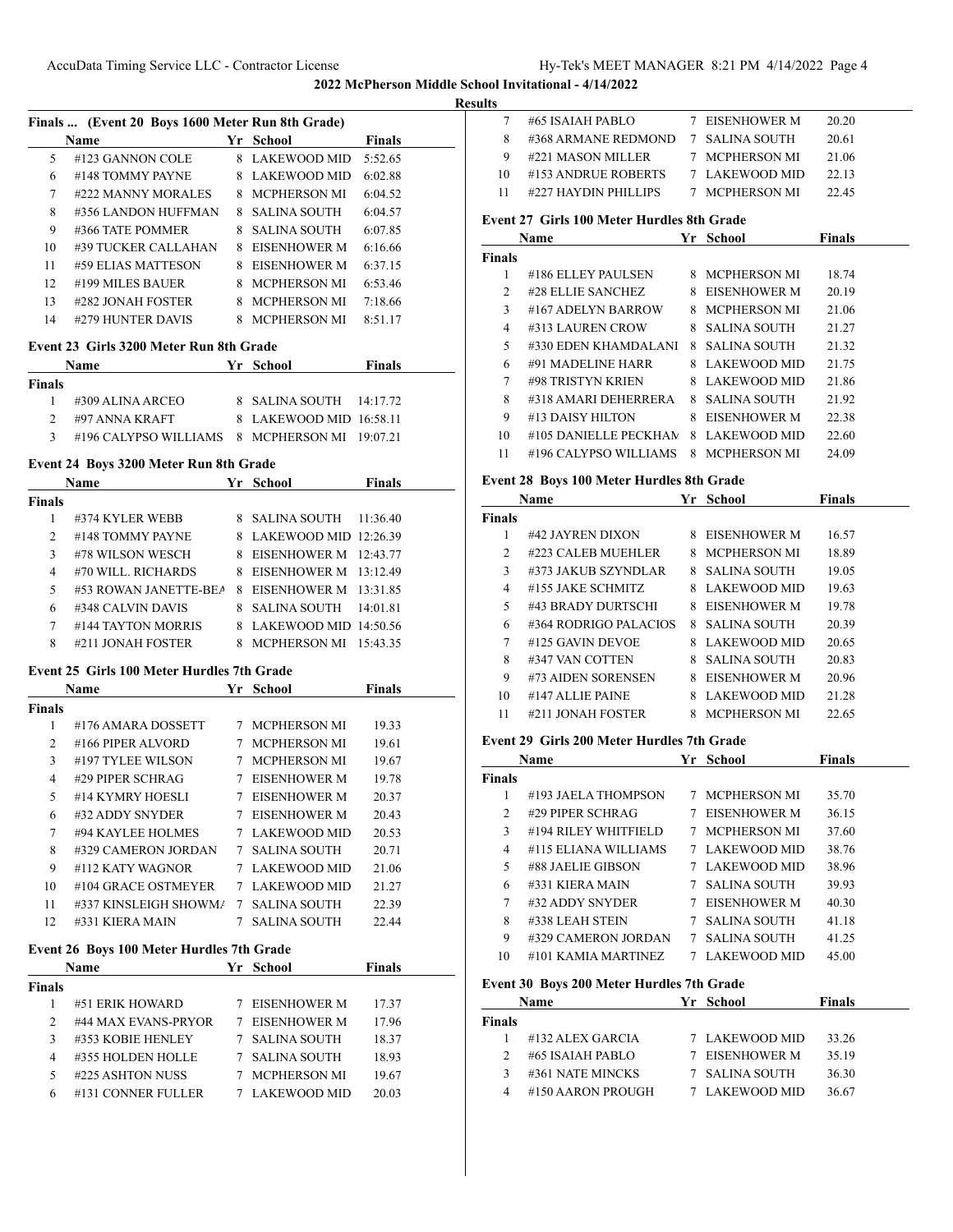|               |                                                     |   |                |               | <b>Results</b> |
|---------------|-----------------------------------------------------|---|----------------|---------------|----------------|
|               | Finals  (Event 30 Boys 200 Meter Hurdles 7th Grade) |   |                |               | Ev             |
|               | <b>Name</b>                                         |   | Yr School      | <b>Finals</b> |                |
| 5             | #225 ASHTON NUSS                                    |   | 7 MCPHERSON MI | 36.69         |                |
| 6             | #74 DLYAN SPENCER                                   |   | 7 EISENHOWER M | 37.34         | Fin            |
| 7             | $\#362$ ISAAC MORAN                                 |   | 7 SALINA SOUTH | 37.57         |                |
| 8             | #345 JORDAN CHIEF                                   |   | 7 SALINA SOUTH | 37.99         |                |
| 9             | #129 KEATON FEIL                                    |   | 7 LAKEWOOD MID | 38.92         |                |
|               | Event 31 Girls 200 Meter Hurdles 8th Grade          |   |                |               |                |
|               | <b>Name</b>                                         |   | Yr School      | <b>Finals</b> |                |
| <b>Finals</b> |                                                     |   |                |               |                |
|               | #186 ELLEY PAULSEN                                  | 8 | MCPHERSON MI   | 33.70         |                |

| ı  | #100 ELLET FAULSEN    | A IVIU FIID IN ƏUDIYINI | . <b>.</b> |
|----|-----------------------|-------------------------|------------|
| 2  | #28 ELLIE SANCHEZ     | 8 EISENHOWER M          | 36.35      |
| 3  | #313 LAUREN CROW      | 8 SALINA SOUTH          | 38.08      |
| 4  | #330 EDEN KHAMDALANI  | 8 SALINA SOUTH          | 38.68      |
| 5  | #318 AMARI DEHERRERA  | 8 SALINA SOUTH          | 40.83      |
| 6  | #105 DANIELLE PECKHAN | 8 LAKEWOOD MID          | 41.94      |
| 7  | #13 DAISY HILTON      | 8 EISENHOWER M          | 42.28      |
| 8  | #106 SODIA REOUNG     | 8 LAKEWOOD MID          | 43.42      |
| 9  | #97 ANNA KRAFT        | 8 LAKEWOOD MID          | 44.32      |
| 10 | #196 CALYPSO WILLIAMS | 8 MCPHERSON MI          | 46.01      |

# **Event 32 Boys 200 Meter Hurdles 8th Grade**

|        | <b>Name</b>           | Yr | School              | <b>Finals</b> |  |
|--------|-----------------------|----|---------------------|---------------|--|
| Finals |                       |    |                     |               |  |
| 1      | #42 JAYREN DIXON      | 8  | EISENHOWER M        | 29.82         |  |
| 2      | #43 BRADY DURTSCHI    | 8  | EISENHOWER M        | 31.58         |  |
| 3      | #209 KEATON CRANE     | 8  | <b>MCPHERSON MI</b> | 31.72         |  |
| 4      | #203 CARTER BOESKER   | 8  | <b>MCPHERSON MI</b> | 32.89         |  |
| 5      | #364 RODRIGO PALACIOS | 8  | <b>SALINA SOUTH</b> | 33.14         |  |
| 6      | #373 JAKUB SZYNDLAR   | 8  | SALINA SOUTH        | 33.39         |  |
| 7      | #233 BECKETT SCHUCKM  | 8  | <b>MCPHERSON MI</b> | 34.24         |  |
| 8      | #154 JAHEIM SANDOVAL  | 8  | LAKEWOOD MID        | 34.44         |  |
| 9      | #141 ANGEL MCMURRAY   | 8  | LAKEWOOD MID        | 35.06         |  |
| 10     | #125 GAVIN DEVOE      | 8  | <b>LAKEWOOD MID</b> | 35.51         |  |
| 11     | #73 AIDEN SORENSEN    | 8  | EISENHOWER M        | 36.75         |  |
| 12     | #347 VAN COTTEN       | 8  | SALINA SOUTH        | 36.90         |  |

# **Event 33 Girls 4x100 Meter Relay 7th Grade**

|                | <b>Team</b>              | Relay | <b>Finals</b>              |
|----------------|--------------------------|-------|----------------------------|
| <b>Finals</b>  |                          |       |                            |
| 1              | <b>MCPHERSON MI</b>      | A     | 57.15                      |
|                | 1) #176 AMARA DOSSETT 7  |       | 2) #197 TYLEE WILSON 7     |
|                | 3) #168 PERA BAUER 7     |       | 4) #174 LONDYN DIETRICH 7  |
| $\mathfrak{D}$ | <b>LAKEWOOD MID</b>      | A     | 58.83                      |
|                | 1) #85 ATERIONA COOPER 7 |       | 2) #93 KINDELL HILL 7      |
|                | 3) #94 KAYLEE HOLMES 7   |       | 4) #104 GRACE OSTMEYER 7   |
| 3              | <b>EISENHOWER M</b>      | A     | 59.02                      |
|                | 1) #2 BAILEY BUSCH 7     |       | 2) #15 ALLISON HUFF 7      |
|                | 3) #29 PIPER SCHRAG 7    |       | 4) #34 SCARLET WILLIAMS 7  |
| 4              | <b>SALINA SOUTH</b>      | A     | 1:03.64                    |
|                | 1) #326 QUINN HARRIS 7   |       | 2) #310 HAYDEN AUGUSTINE 7 |
|                | 3) #312 ALIYAH BROWN 7   |       | 4) #323 AMAYA FLOYD 7      |
| 5              | <b>MCPHERSON MI</b>      | A     | 1:09.76                    |
|                | 1) #240 MAYLIN BRUCE 7   |       | 2) #244 TRISHA DESAI 7     |
|                | 3) #254 SOPHIA MARQUEZ 7 |       | 4) #265 DRAGON RODRIGUEZ 7 |
|                |                          |       |                            |

|               | Team                       | Relay | Finals                      |
|---------------|----------------------------|-------|-----------------------------|
| <b>Finals</b> |                            |       |                             |
| 1             | <b>EISENHOWER M</b>        | A     | 52.12                       |
|               | 1) #51 ERIK HOWARD 7       |       | 2) #66 SETH PALOMO 7        |
|               | 3) #65 ISAIAH PABLO 7      |       | 4) #45 DEVIN FOGLE 7        |
| $\mathcal{P}$ | <b>MCPHERSON MI</b>        | A     | 52.50                       |
|               | 1) #205 CHARLIE BROWN 7    |       | 2) #206 LAVELL BROWNFIELD ' |
|               | 3) #218 HUNTER LEGRON 7    |       | 4) #219 ASHTON MALM 7       |
| $\mathcal{E}$ | <b>SALINA SOUTH</b>        | A     | 53.72                       |
|               | 1) #353 KOBIE HENLEY 7     |       | 2) #355 HOLDEN HOLLE 7      |
|               | 3) #358 ADRIAN LARA-CASTRO |       | 4) #362 ISAAC MORAN 7       |
| 4             | <b>MCPHERSON MI</b>        | A     | 59.44                       |
|               | 1) #274 CALEB BROWN 7      |       | 2) #304 OWEN SMITH 7        |
|               | 3) #305 ADRIAN UNRUH 7     |       | 4) #289 PARKER HULVEY 7     |
|               | <b>LAKEWOOD MID</b>        | A     | <b>DNF</b>                  |
|               | 1) #121 RHYNE CALLAHAN 7   |       | 2) #130 OUINN FOLEY 7       |
|               | 3) #131 CONNER FULLER 7    |       | 4) #132 ALEX GARCIA 7       |
|               |                            |       |                             |

#### **Event 35 Girls 4x100 Meter Relay 8th Grade**

|                | <b>Team</b>                | Relav | <b>Finals</b>            |
|----------------|----------------------------|-------|--------------------------|
| <b>Finals</b>  |                            |       |                          |
| 1              | <b>MCPHERSON MI</b>        | A     | 54.20                    |
|                | 1) #169 PEYTON BONHAM 8    |       | 2) #172 ANDI BUSHBOM 8   |
|                | 3) #182 REBECCA LULOFF 8   |       | 4) #186 ELLEY PAULSEN 8  |
| $\mathfrak{D}$ | <b>EISENHOWER M</b>        | A     | 57.60                    |
|                | 1) #3 BREANA CLARK 8       |       | $2)$ #6 ELLIE FAHEY 8    |
|                | 3) #24 NIARA NORRIS 8      |       | 4) #28 ELLIE SANCHEZ 8   |
| 3              | LAKEWOOD MID               | A     | 58.52                    |
|                | 1) #79 CHLOE BAILY 8       |       | 2) #86 SARAH DAY 8       |
|                | 3) #107 ALLISON ROBINETT 8 |       | 4) #100 KAYDA MARSTON 8  |
| 4              | <b>SALINA SOUTH</b>        | A     | 1:01.32                  |
|                | 1) #320 MADELYN DISNEY 8   |       | 2) #321 CARLEE DYE 8     |
|                | 3) #318 AMARI DEHERRERA 8  |       | 4) #311 ELLE BARTH 8     |
| 5              | <b>MCPHERSON MI</b>        | A     | 1:01.85                  |
|                | 1) #246 JASMYN EVANS 8     |       | 2) #253 AUTUMN MALDONADC |
|                | 3) #257 ADRIANA MCLEOD 8   |       | 4) #269 KAYLEE WESTERN 8 |
|                |                            |       |                          |

# **Event 36 Boys 4x100 Meter Relay 8th Grade**

|                | <b>Team</b>                 | Relav | Finals                      |
|----------------|-----------------------------|-------|-----------------------------|
| Finals         |                             |       |                             |
| 1              | <b>SALINA SOUTH</b>         | A     | 51.15                       |
|                | 1) #354 KOLTON HERBEL 8     |       | 2) #346 JAYVEN CORREA 8     |
|                | 3) #341 GABRIEL AUTRY 8     |       | 4) #363 JAXON MYERS 8       |
| $\mathfrak{D}$ | <b>EISENHOWER M</b>         | A     | 51.34                       |
|                | 1) #42 JAYREN DIXON 8       |       | 2) #46 CADEN GAONA 8        |
|                | 3) #54 NISBYC JOHNSON 8     |       | 4) #52 JAMES ROBINSON III 8 |
| 3              | <b>LAKEWOOD MID</b>         | A     | 51.36                       |
|                | 1) #122 CONNER CARTER $8$   |       | 2) #124 JEROME CONNER 8     |
|                | 3) #146 JONATHAN ORTIGOZA / |       | 4) #136 TIMOTHY JOHNSON 8   |
| 4              | <b>MCPHERSON MI</b>         | A     | 52.11                       |
|                | 1) #203 CARTER BOESKER 8    |       | 2) #209 KEATON CRANE 8      |
|                | 3) #217 KAIZER KANITZ 8     |       | 4) #234 JAYREN STUTZMAN 8   |
| 5              | <b>MCPHERSON MI</b>         | A     | 1:01.26                     |
|                | 1) #275 KAMERON BUCKBEE 8   |       | 2) #278 KRAYTON BYRD 8      |
|                | 3) #307 CADEN WENDEROTT 8   |       | 4) #280 ELMER DIAZ 8        |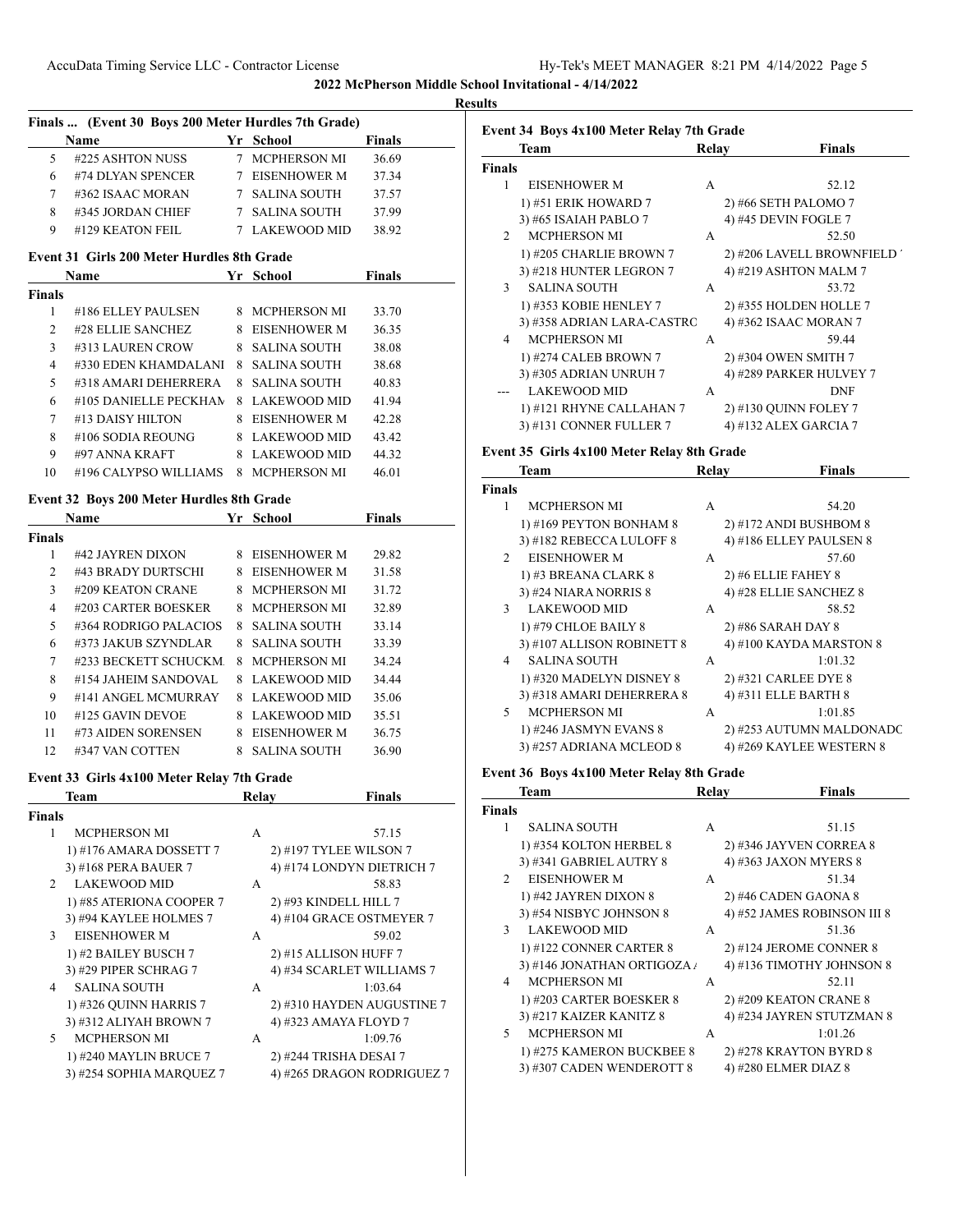### **Results**

# **Event 37 Girls 4x200 Meter Relay 7th Grade**

|                | Team                       | Relay | <b>Finals</b>              |
|----------------|----------------------------|-------|----------------------------|
| Finals         |                            |       |                            |
| 1              | <b>MCPHERSON MI</b>        | A     | 2:03.67                    |
|                | 1) #176 AMARA DOSSETT 7    |       | 2) #197 TYLEE WILSON 7     |
|                | 3) #191 ASHLYN SCHROEDER 7 |       | 4) #193 JAELA THOMPSON 7   |
| $\mathfrak{D}$ | <b>EISENHOWER M</b>        | A     | 2:06.43                    |
|                | 1) #2 BAILEY BUSCH 7       |       | 2) #15 ALLISON HUFF 7      |
|                | 3) #29 PIPER SCHRAG 7      |       | 4) #34 SCARLET WILLIAMS 7  |
| $\mathcal{L}$  | <b>LAKEWOOD MID</b>        | A     | 2:13.91                    |
|                | 1) #81 BAILEY BRUCE 7      |       | 2) #109 EVELYN ROSE 7      |
|                | 3) #115 ELIANA WILLIAMS 7  |       | 4) #116 CARISSA WINEBRENNE |
| 4              | <b>SALINA SOUTH</b>        | A     | 2:15.49                    |
|                | 1) #326 OUINN HARRIS 7     |       | 2) #310 HAYDEN AUGUSTINE 7 |
|                | 3) #331 KIERA MAIN 7       |       | 4) #323 AMAYA FLOYD 7      |
| 5              | <b>MCPHERSON MI</b>        | A     | 2:30.64                    |
|                | 1) #254 SOPHIA MARQUEZ 7   |       | 2) #252 MARAH KAUFMAN 7    |
|                | 3) #259 AVA MILLER 7       |       | 4) #249 RILEY GARD 7       |

### **Event 38 Boys 4x200 Meter Relay 7th Grade**

| Team                      | Relav | <b>Finals</b>               |
|---------------------------|-------|-----------------------------|
| <b>Finals</b>             |       |                             |
| EISENHOWER M              | A     | 1:47.66                     |
| 1) #44 MAX EVANS-PRYOR 7  |       | 2) #51 ERIK HOWARD 7        |
| 3) #66 SETH PALOMO 7      |       | 4) #45 DEVIN FOGLE 7        |
| <b>MCPHERSON MI</b>       | A     | 1:57.38                     |
| 1) #201 CARTER BENGSTON 7 |       | 2) #200 DANE BECKER 7       |
|                           |       | 4) #224 AJ NAVA 7           |
| <b>SALINA SOUTH</b>       | A     | 2:00.36                     |
| 1) #352 MADDOX GIRARD 7   |       | 2) #355 HOLDEN HOLLE 7      |
| 3) #365 ARYAN PATEL 7     |       | 4) #370 SAIKAM SAEKHOW 7    |
| <b>LAKEWOOD MID</b>       | A     | 2:05.09                     |
| 1) #121 RHYNE CALLAHAN 7  |       | 2) #134 JONATHAN HUSEMAN    |
| 3) #150 AARON PROUGH 7    |       | 4) #163 ANTWON WOOTEN 7     |
|                           |       | 3) #206 LAVELL BROWNFIELD ' |

### **Event 39 Girls 4x200 Meter Relay 8th Grade**

|                | Team                       | <b>Relay</b> | <b>Finals</b>              |
|----------------|----------------------------|--------------|----------------------------|
| <b>Finals</b>  |                            |              |                            |
| 1              | <b>MCPHERSON MI</b>        | A            | 2:03.19                    |
|                | 1) #167 ADELYN BARROW 8    |              | 2) #169 PEYTON BONHAM 8    |
|                | 3) #190 MARYN SANDBO 8     |              | 4) #192 ADDISON SHAFT 8    |
| $\mathfrak{D}$ | <b>EISENHOWER M</b>        | A            | 2:04.15                    |
|                | 1) #3 BREANA CLARK 8       |              | 2) #6 ELLIE FAHEY 8        |
|                | 3) #24 NIARA NORRIS 8      |              | 4) #28 ELLIE SANCHEZ 8     |
| $\mathcal{F}$  | <b>SALINA SOUTH</b>        | A            | 2:14.94                    |
|                | 1) #325 BAILEY FULLER 8    |              | 2) #321 CARLEE DYE 8       |
|                | 3) #318 AMARI DEHERRERA 8  |              | 4) #320 MADELYN DISNEY 8   |
| 4              | <b>LAKEWOOD MID</b>        | A            | 2:15.72                    |
|                | 1) #103 MORGAN MCCULLUM {  |              | 2) #89 KAMYIAH GUST 8      |
|                | 3) #83 SOPHIA CAPE 8       |              | 4) #105 DANIELLE PECKHAM 8 |
| 5.             | <b>MCPHERSON MI</b>        | A            | 2:20.74                    |
|                | 1) #243 ABIGAIL CLARENCE 8 |              | 2) #250 ALEXIS GATICA 8    |
|                | 3) #257 ADRIANA MCLEOD 8   |              | 4) #260 NATALIE NUSS 8     |

| Event 40 Boys 4x200 Meter Relay 8th Grade |                             |       |                             |  |
|-------------------------------------------|-----------------------------|-------|-----------------------------|--|
|                                           | <b>Team</b>                 | Relay | <b>Finals</b>               |  |
| <b>Finals</b>                             |                             |       |                             |  |
| 1                                         | <b>SALINA SOUTH</b>         | A     | 1:47.23                     |  |
|                                           | 1) #354 KOLTON HERBEL 8     |       | 2) #343 SAUL CABRAL 8       |  |
|                                           | 3) #363 JAXON MYERS 8       |       | 4) #341 GABRIEL AUTRY 8     |  |
| $\mathfrak{D}$                            | <b>MCPHERSON MI</b>         | A     | 1:52.45                     |  |
|                                           | 1) #204 DANIEL BOWEN 8      |       | 2) #215 PAXTON INGELS 8     |  |
|                                           | 3) #229 JETT PYLE 8         |       | 4) #234 JAYREN STUTZMAN 8   |  |
| $\mathcal{F}$                             | <b>LAKEWOOD MID</b>         | A     | 1:54.99                     |  |
|                                           | 1) #122 CONNER CARTER $8$   |       | 2) #133 EMERY HOULTBERG 8   |  |
|                                           | 3) #146 JONATHAN ORTIGOZA / |       | 4) #157 JEREMIAH SMITH 8    |  |
|                                           | <b>EISENHOWER M</b>         | A     | DO                          |  |
|                                           | 1) #40 KHA'MARIO DAVIS 8    |       | 2) #42 JAYREN DIXON 8       |  |
|                                           | 3) #46 CADEN GAONA 8        |       | 4) #52 JAMES ROBINSON III 8 |  |

# **Event 41 Girls 4x400 Meter Relay 7th Grade**

|                | Team                     | Relay | <b>Finals</b>              |
|----------------|--------------------------|-------|----------------------------|
| <b>Finals</b>  |                          |       |                            |
|                | <b>LAKEWOOD MID</b>      | A     | 4:55.83                    |
|                | 1) #85 ATERIONA COOPER 7 |       | 2) #101 KAMIA MARTINEZ 7   |
|                | 3) #111 KAYLIE SHULTZ 7  |       | 4) #112 KATY WAGNOR 7      |
| $\mathfrak{D}$ | <b>MCPHERSON MI</b>      | A     | 4:58.39                    |
|                | 1) #166 PIPER ALVORD 7   |       | 2) #187 CARMIN PAVLOVICH 7 |
|                | 3) #188 ARI PROSE 7      |       | 4) #194 RILEY WHITFIELD 7  |
| 3              | <b>EISENHOWER M</b>      | A     | 5:06.57                    |
|                | 1) #2 BAILEY BUSCH 7     |       | 2) #5 TAYLOR EZZIO 7       |
|                | 3) #14 KYMRY HOESLI 7    |       | 4) #15 ALLISON HUFF 7      |
| 4              | <b>SALINA SOUTH</b>      | A     | 5:19.42                    |
|                | 1) #326 QUINN HARRIS 7   |       | 2) #310 HAYDEN AUGUSTINE 7 |
|                | 3) #312 ALIYAH BROWN 7   |       | 4) #339 EMMALINA STEVENS 7 |

# **Event 42 Boys 4x400 Meter Relay 7th Grade**

| <b>Team</b>                           | Relay | <b>Finals</b>              |
|---------------------------------------|-------|----------------------------|
| <b>Finals</b>                         |       |                            |
| <b>MCPHERSON MI</b>                   | A     | 4:31.42                    |
| 1) #200 DANE BECKER 7                 |       | 2) #201 CARTER BENGSTON 7  |
| 3) #202 BEN BOCOX 7                   |       | 4) #219 ASHTON MALM 7      |
| <b>LAKEWOOD MID</b><br>$\mathfrak{D}$ | A     | 4:43.45                    |
| 1) #118 LUKE AFFHOLDER 7              |       | 2) #130 OUINN FOLEY 7      |
| 3) #131 CONNER FULLER 7               |       | 4) #138 JAXON LEWICK 7     |
| <b>EISENHOWER M</b><br>$\mathcal{F}$  | A     | 5:00.91                    |
| 1) #45 DEVIN FOGLE 7                  |       | 2) #47 CORBIN GAONA 7      |
| 3) #76 TRENTON SWANSON 7              |       | 4) #48 BLADE GRIESHABER 7  |
| <b>SALINA SOUTH</b>                   | A     | 5:08.20                    |
| 1) #368 ARMANE REDMOND 7              |       | 2) #345 JORDAN CHIEF 7     |
| 3) #361 NATE MINCKS 7                 |       | 4) #357 JAXTON KITCHENER 7 |
|                                       |       |                            |

### **Event 43 Girls 4x400 Meter Relay 8th Grade**

|               | Team                   | Relay | <b>Finals</b>             |
|---------------|------------------------|-------|---------------------------|
| <b>Finals</b> |                        |       |                           |
|               | <b>MCPHERSON MI</b>    | А     | 4:46.48                   |
|               | 1) #172 ANDI BUSHBOM 8 |       | $2)$ #186 ELLEY PAULSEN 8 |
|               | 3) #190 MARYN SANDBO 8 |       | 4) #192 ADDISON SHAFT $8$ |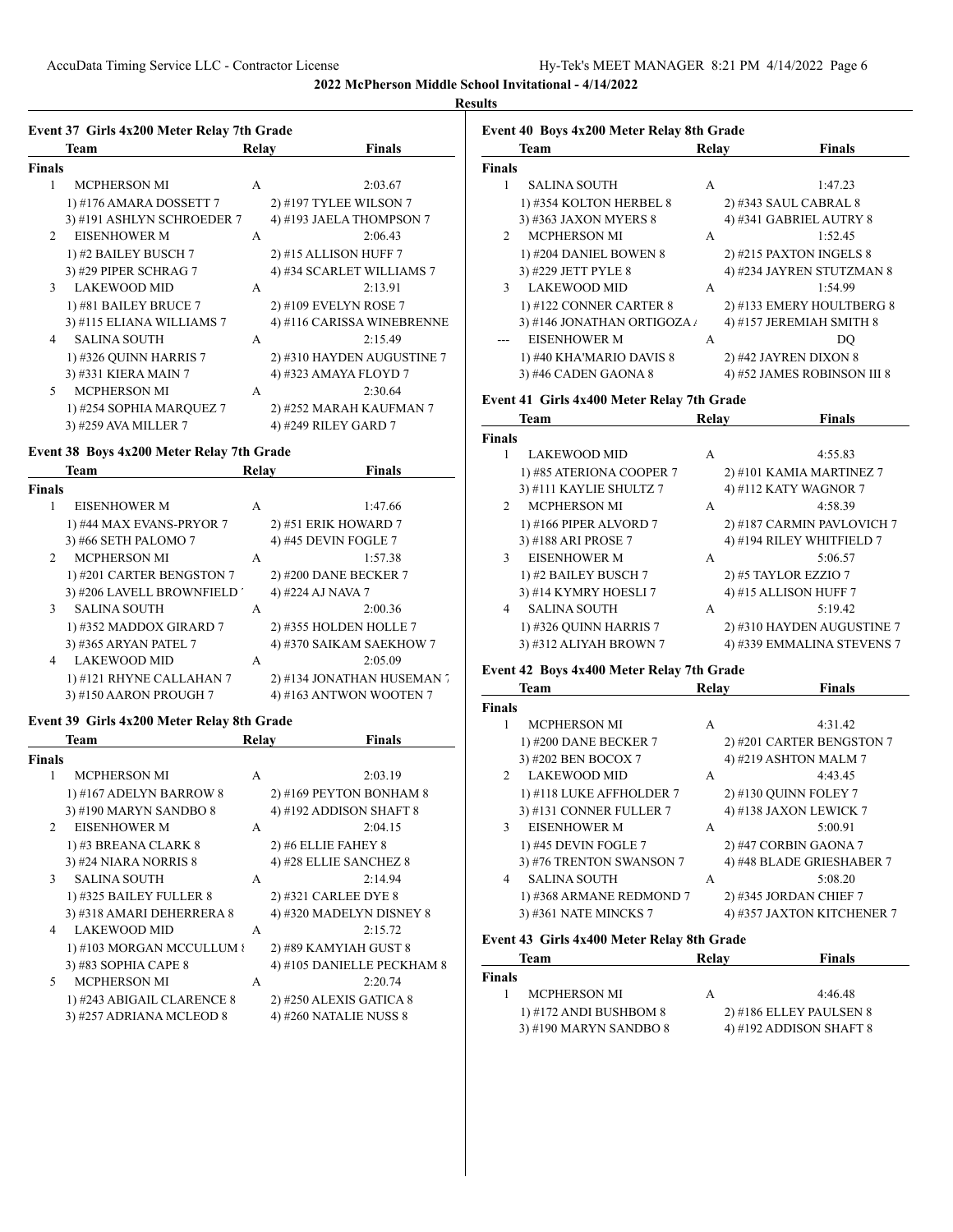# **Finals ... (Event 43 Girls 4x400 Meter Relay 8th Grade) Team Relay Finals** 2 EISENHOWER M A 4:52.55 1) #6 ELLIE FAHEY 8 2) #7 KAMERON FELICE 8 3) #11 MIRA GURGEL 8 4) #16 LAKYN HUNCOVSKY 8 3 SALINA SOUTH A 4:56.82 1) #334 JAYDEN PIEPHO 8 2) #330 EDEN KHAMDALANIKO 3) #313 LAUREN CROW 8 4) #328 BROOKLYN JORDAN 8 4 LAKEWOOD MID A 5:42.91 1) #105 DANIELLE PECKHAM 8 2) #113 KODI WAITE 8 3) #106 SODIA REOUNG 8 4) #100 KAYDA MARSTON 8

### **Event 44 Boys 4x400 Meter Relay 8th Grade**

|                | Team                      | Relay | <b>Finals</b>               |
|----------------|---------------------------|-------|-----------------------------|
| Finals         |                           |       |                             |
| 1              | <b>SALINA SOUTH</b>       | A     | 4:09.93                     |
|                | 1) #354 KOLTON HERBEL 8   |       | 2) #374 KYLER WEBB 8        |
|                | 3) #363 JAXON MYERS 8     |       | 4) #344 JALEN CHEEKS 8      |
| $\mathfrak{D}$ | <b>EISENHOWER M</b>       | A     | 4:10.56                     |
|                | 1) #58 PALMER MARTINIE 8  |       | 2) #52 JAMES ROBINSON III 8 |
|                | 3) #77 TIMOTHY WASHINGTON |       | 4) #46 CADEN GAONA 8        |
| 3              | <b>MCPHERSON MI</b>       | A     | 4:17.85                     |
|                | 1) #203 CARTER BOESKER 8  |       | 2) #217 KAIZER KANITZ 8     |
|                | 3) #228 TREVOR PONTIOUS 8 |       | 4) #229 JETT PYLE 8         |
| 4              | <b>LAKEWOOD MID</b>       | A     | 4:19.89                     |
|                | 1) #120 CHRISTIAN BROSI 8 |       | 2) #137 JOSE LACHICA 8      |
|                | 3) #141 ANGEL MCMURRAY 8  |       | 4) #162 AIDEN WIREMAN 8     |

#### **Event 45 Girls 800 Sprint Medley 7th Grade**

|                | <b>Team</b>               | <b>Relay</b> | <b>Finals</b>              |
|----------------|---------------------------|--------------|----------------------------|
| <b>Finals</b>  |                           |              |                            |
|                | <b>EISENHOWER M</b>       | A            | 2:13.25                    |
|                | 1) #15 ALLISON HUFF 7     |              | 2) #34 SCARLET WILLIAMS 7  |
|                | 3) #14 KYMRY HOESLI 7     |              | 4) #33 ISABELLA STREAM 7   |
| 2              | <b>MCPHERSON MI</b>       | A            | 2:14.37                    |
|                | 1) #188 ARI PROSE 7       |              | 2) #191 ASHLYN SCHROEDER 7 |
|                | 3) #168 PERA BAUER 7      |              | 4) #174 LONDYN DIETRICH 7  |
| $\mathbf{3}$   | <b>MCPHERSON MI</b>       | A            | 2:28.70                    |
|                | 1) #259 AVA MILLER 7      |              | 2) #249 RILEY GARD 7       |
|                | 3) #263 MCKENNA PAUL 7    |              | 4) #247 RACHEL FISCHER 7   |
| $\overline{4}$ | <b>SALINA SOUTH</b>       | A            | 2:36.89                    |
|                | 1) #337 KINSLEIGH SHOWMAN |              | 2) #339 EMMALINA STEVENS 7 |
|                | 3) #323 AMAYA FLOYD 7     |              | 4) #319 BRAELYN DIGGS 7    |
|                |                           |              |                            |

#### **Event 46 Boys 800 Sprint Medley 7th Grade**

| <b>Team</b>                           | Relav | <b>Finals</b>             |
|---------------------------------------|-------|---------------------------|
| <b>Finals</b>                         |       |                           |
| <b>EISENHOWER M</b>                   | A     | 2:08.17                   |
| 1) #45 DEVIN FOGLE 7                  |       | $2)$ #41 KADIN DIBBINI 7  |
| 3) #47 CORBIN GAONA 7                 |       | 4) #65 ISAIAH PABLO 7     |
| <b>MCPHERSON MI</b><br>$\mathfrak{D}$ | A     | 2:08.64                   |
| 1) #200 DANE BECKER 7                 |       | 2) #201 CARTER BENGSTON 7 |
| 3) #218 HUNTER LEGRON 7               |       | 4) #226 NOLAN PEARCY 7    |
| <b>LAKEWOOD MID</b><br>3              | A     | 2:10.70                   |
| 1) #130 QUINN FOLEY 7                 |       | 2) #134 JONATHAN HUSEMAN  |
| 3) #153 ANDRUE ROBERTS 7              |       | 4) #159 KAYDEN TATUM 7    |
|                                       |       |                           |

| <b>Results</b> |                                             |       |                        |
|----------------|---------------------------------------------|-------|------------------------|
|                | <b>SALINA SOUTH</b>                         | А     | 2:13.87                |
|                | 1) #352 MADDOX GIRARD 7                     |       | 2) #360 DONTE MILLER 7 |
|                | 3) #358 ADRIAN LARA-CASTRO                  |       | 4) #365 ARYAN PATEL 7  |
|                | Event 47 Girls 1600 Sprint Medley 8th Grade |       |                        |
|                | Team                                        | Relay | <b>Finals</b>          |
| Finals         |                                             |       |                        |

| Event 47 Girls 1600 Sprint Medley 8th Grade |  |  |
|---------------------------------------------|--|--|
|                                             |  |  |

|                | ream                      | кегау | r mais                   |
|----------------|---------------------------|-------|--------------------------|
| 'inals         |                           |       |                          |
| 1              | <b>MCPHERSON MI</b>       | A     | 5:14.45                  |
|                | 1) #167 ADELYN BARROW 8   |       | 2) #171 KARSEN BURRIS 8  |
|                | 3) #175 BROOKE DOILE 8    |       | 4) #192 ADDISON SHAFT 8  |
| 2              | <b>EISENHOWER M</b>       | A     | 5:23.74                  |
|                | 1) #3 BREANA CLARK 8      |       | 2) #13 DAISY HILTON 8    |
|                | 3) #12 JADEN HIBBARD 8    |       | 4) #16 LAKYN HUNCOVSKY 8 |
| 3              | <b>SALINA SOUTH</b>       | A     | 5:32.33                  |
|                | 1) #315 SOPHIE DAILY 8    |       | 2) #311 ELLE BARTH 8     |
|                | 3) #316 ZOE DAVIDSON 8    |       | 4) #309 ALINA ARCEO 8    |
| $\overline{4}$ | <b>MCPHERSON MI</b>       | A     | 5:53.22                  |
|                | 1) #253 AUTUMN MALDONADC  |       | 2) #256 ESME MCAFEE 8    |
|                | 3) #260 NATALIE NUSS 8    |       | 4) #250 ALEXIS GATICA 8  |
| 5              | <b>LAKEWOOD MID</b>       | A     | 5:53.86                  |
|                | 1) #90 ADDISON HANSEN 8   |       | 2) #98 TRISTYN KRIEN 8   |
|                | 3) #103 MORGAN MCCULLUM { |       | 4) #97 ANNA KRAFT 8      |

### **Event 48 Boys 1600 Sprint Medley 8th Grade**

|                | <b>Team</b>                | Relay | <b>Finals</b>               |
|----------------|----------------------------|-------|-----------------------------|
| <b>Finals</b>  |                            |       |                             |
|                | <b>SALINA SOUTH</b>        | A     | 4:24.69                     |
|                | 1) #354 KOLTON HERBEL 8    |       | 2) #344 JALEN CHEEKS 8      |
|                | 3) #343 SAUL CABRAL 8      |       | 4) #341 GABRIEL AUTRY 8     |
| $\mathfrak{D}$ | <b>EISENHOWER M</b>        | A     | 4:28.88                     |
|                | 1) #38 WYATT BROWN 8       |       | 2) #52 JAMES ROBINSON III 8 |
|                | 3) #64 SEBASTIAN ONTIVEROS |       | 4) #78 WILSON WESCH 8       |
| 3              | <b>LAKEWOOD MID</b>        | A     | 4:30.03                     |
|                | 1) #122 CONNER CARTER 8    |       | 2) #133 EMERY HOULTBERG 8   |
|                | 3) #151 WILLIAM PROUGH 8   |       | 4) #157 JEREMIAH SMITH 8    |
| 4              | <b>MCPHERSON MI</b>        | A     | 4:53.03                     |
|                | 1) #204 DANIEL BOWEN 8     |       | 2) #212 KADEN GODWIN 8      |
|                | 3) #215 PAXTON INGELS 8    |       | 4) #228 TREVOR PONTIOUS 8   |
|                |                            |       |                             |

#### **Event 101 Girls Shot Put 7th Grade**

|                | Name                  | Yr | <b>School</b>         | <b>Finals</b> |
|----------------|-----------------------|----|-----------------------|---------------|
| Finals         |                       |    |                       |               |
| 1              | #181 BRYNN LITTLEJOHN | 7  | MCPHERSON MI 32-07.00 |               |
| 2              | #117 ABIGAIL ZERBE    | 7  | LAKEWOOD MID 31-02.00 |               |
| 3              | #92 MAKAMBRI HASTING  | 7  | LAKEWOOD MID 28-08.00 |               |
| $\overline{4}$ | #21 LILA LEWIS        | 7  | EISENHOWER M 25-11.00 |               |
| 5              | #187 CARMIN PAVLOVICH | 7  | MCPHERSON MI          | 25-06.00      |
| 6              | #184 MOLLY OWEN       | 7  | MCPHERSON MI          | 24-03.00      |
| 7              | #82 KAYLEE CALLAWAY   | 7  | LAKEWOOD MID 23-08.00 |               |
| 8              | #247 RACHEL FISCHER   | 7  | <b>MCPHERSON MI</b>   | 23-05.00      |
| 9              | #263 MCKENNA PAUL     | 7  | <b>MCPHERSON MI</b>   | $23-04.00$    |
| 9              | #327 JOHANA JASPER    | 7  | SALINA SOUTH          | $23-04.00$    |
| 11             | #249 RILEY GARD       | 7  | <b>MCPHERSON MI</b>   | 22-08.00      |
| 12             | #10 ABBIE GEERING     | 9  | <b>EISENHOWER M</b>   | 22-06.00      |
| 13             | #314 BROOKLYN CURTIS  | 7  | <b>SALINA SOUTH</b>   | 21-08.00      |
| 14             | #27 KAMANIA ROBINSON  | 7  | EISENHOWER M          | 21-02.00      |
| 15             | #262 DANAE PAINE      | 7  | <b>MCPHERSON MI</b>   | 20-06.00      |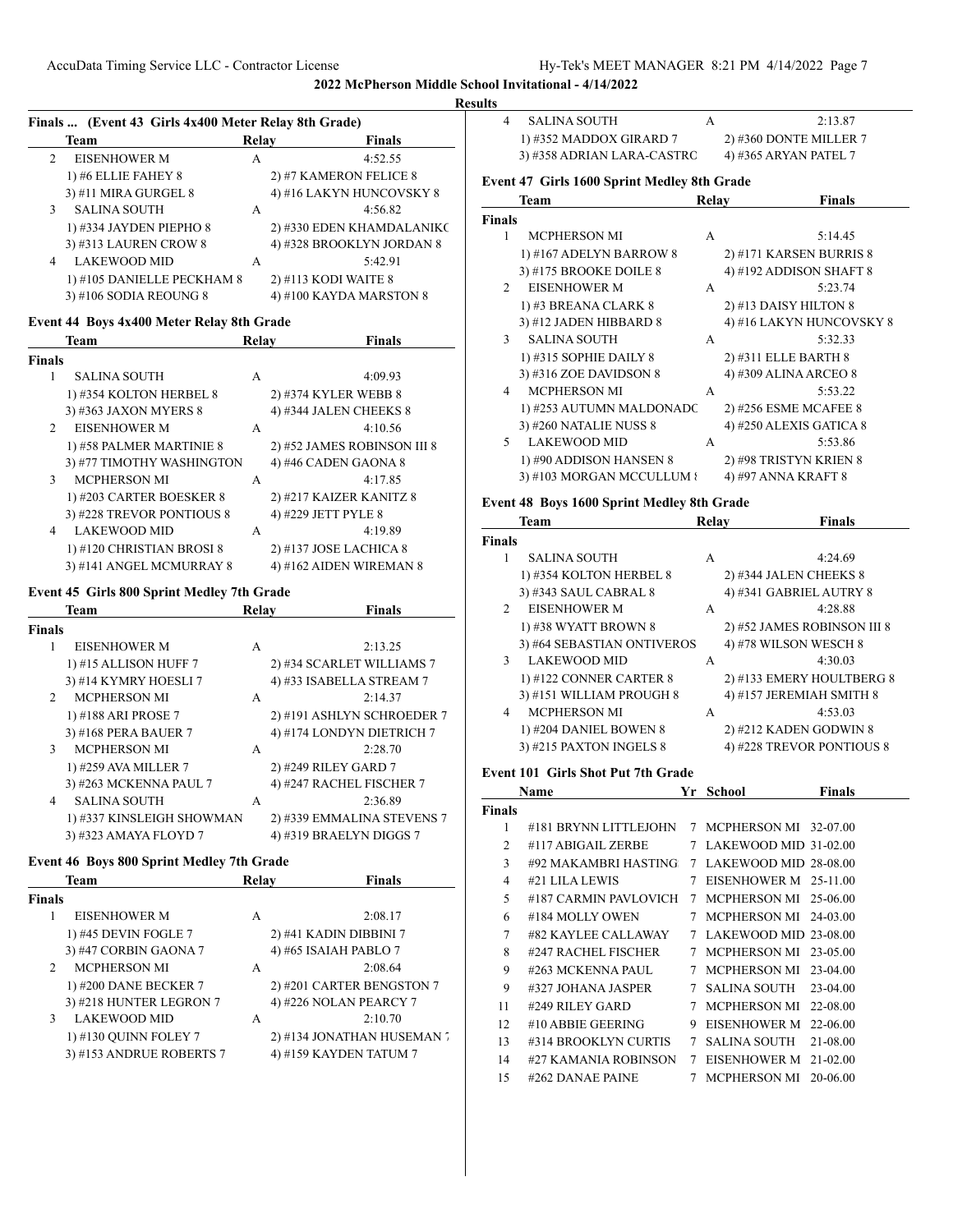**<u>esults</u>** 

|                |                                                                                 |    |                                               | ĸ |
|----------------|---------------------------------------------------------------------------------|----|-----------------------------------------------|---|
|                | Finals  (Event 101 Girls Shot Put 7th Grade)                                    |    |                                               |   |
|                | Name                                                                            |    | <b>School</b> Finals                          |   |
|                | $16$ $\quad$ #336 TAELYNN SCOTT $\qquad$ 7 $\,$ SALINA SOUTH $\,$ 20-03.00 $\,$ |    |                                               |   |
|                | 17 #248 ADDIE FRENCH 7 MCPHERSON MI x19-07.00                                   |    |                                               |   |
|                | 18 #268 PIPER VANCAMPEN 7 MCPHERSON MI x18-03.00                                |    |                                               |   |
|                | 19 #238 JAIDEN BLISS 7 MCPHERSON MI x16-08.00                                   |    |                                               |   |
|                | <b>Event 102 Boys Shot Put 7th Grade</b>                                        |    |                                               |   |
|                | Name Yr School                                                                  |    | Finals                                        |   |
| Finals         |                                                                                 |    |                                               |   |
| 1              |                                                                                 |    | #51 ERIK HOWARD 7 EISENHOWER M 33-05.00       |   |
| $\overline{2}$ |                                                                                 |    | #161 WARRICK VANBLARI 7 LAKEWOOD MID 31-03.00 |   |
| 3              |                                                                                 |    | #214 DYLAN HALL 7 MCPHERSON MI 28-08.00       |   |
| $\overline{4}$ | #140 IAN LOUDERMILK 7 LAKEWOOD MID 28-06.00                                     |    |                                               |   |
| 5              |                                                                                 |    | #149 PARKER PINKS 7 LAKEWOOD MID 27-06.00     |   |
| 6              |                                                                                 |    | #57 HUNTER LANG-ADAM 7 EISENHOWER M 26-08.00  |   |
| 7              |                                                                                 |    | #216 TAYLOR JOHNSON 7 MCPHERSON MI 26-01.00   |   |
| 8              | #213 JAYCE GUNN                                                                 |    | 7 MCPHERSON MI 25-01.00                       |   |
| 9              | #360 DONTE MILLER                                                               |    | 7 SALINA SOUTH 24-04.00                       |   |
| 10             | #232 ETHAN ROBINSON                                                             |    | 7 MCPHERSON MI 23-00.00                       |   |
| 11             |                                                                                 |    | #276 MATTHEW BURGER 7 MCPHERSON MI 22-08.00   |   |
| 12             | #351 SIMON FLORES                                                               |    | 7 SALINA SOUTH 22-03.00                       |   |
| 13             | #50 JOSH HINRICHS-TOBU 7 EISENHOWER M 21-08.00                                  |    |                                               |   |
| 14             |                                                                                 |    | #290 COLTON JOHNSON 7 MCPHERSON MI 21-03.00   |   |
| 15             | #304 OWEN SMITH                                                                 |    | 7 MCPHERSON MI 19-03.00                       |   |
|                | 16 #271 ASHER ALLEN 7 MCPHERSON MI 19-01.00                                     |    |                                               |   |
| 17             | #342 WYATT BREEDEN 7 SALINA SOUTH 18-07.00                                      |    |                                               |   |
| 18             | NICK SWIGERT                                                                    |    | 7 MCPHERSON MI x15-07.00                      |   |
|                |                                                                                 |    |                                               |   |
|                | <b>Event 103 Girls Shot Put 8th Grade</b>                                       |    | <b>Finals</b>                                 |   |
| Finals         | <b>School</b> School<br>Name                                                    |    |                                               |   |
| $\mathbf{1}$   | #324 PAITYN FRITZ                                                               |    | 8 SALINA SOUTH 41-06.00                       |   |
| $\overline{2}$ |                                                                                 |    | #107 ALLISON ROBINETT 8 LAKEWOOD MID 38-00.00 |   |
| 3              |                                                                                 |    | #332 PROMYCE MCNEAL 8 SALINA SOUTH 34-01.00   |   |
| $\overline{4}$ | #25 AYANAH OLSON 8 EISENHOWER M 31-11.00                                        |    |                                               |   |
| 5              | #96 BRIXEN KOLZOW 8 LAKEWOOD MID 30-09.00                                       |    |                                               |   |
| 6              | #84 MIA CLARK                                                                   |    | 8 LAKEWOOD MID 30-06.00                       |   |
| 7              | #308 MAUREEN ADDO                                                               |    | 8 SALINA SOUTH<br>28-07.00                    |   |
| 8              | #175 BROOKE DOILE                                                               | 8. | MCPHERSON MI<br>28-01.00                      |   |
| 9              | #17 MADELINE IRETON                                                             | 8  | EISENHOWER M<br>26-05.00                      |   |
| 10             | #179 CRICKETT HALBMAI                                                           |    | 8 MCPHERSON MI 26-03.00                       |   |
| 11             | #195 REESA WHORTON                                                              | 8  | MCPHERSON MI 22-06.00                         |   |
| 12             | #4 MAKENNA DOBSON                                                               | 8  | EISENHOWER M 21-09.00                         |   |
| 13             | #242 LEAH CAHOONE                                                               | 8  | MCPHERSON MI 21-07.00                         |   |
| 14             | #269 KAYLEE WESTERN                                                             |    | 8 MCPHERSON MI 20-07.00                       |   |
| 15             | #256 ESME MCAFEE                                                                |    | 8 MCPHERSON MI 18-06.00                       |   |
| 16             | #255 BILLIE MAY                                                                 |    | 8 MCPHERSON MI 18-02.00                       |   |
| 17             | #258 JUANA MIGUEL GASI                                                          | 8  | MCPHERSON MI x17-07.00                        |   |
|                |                                                                                 |    |                                               |   |
|                | <b>Event 104 Boys Shot Put 8th Grade</b>                                        |    |                                               |   |
|                | <b>Name</b>                                                                     |    | Yr School<br><b>Finals</b>                    |   |
| Finals         |                                                                                 |    |                                               |   |
| 1              | #158 ELI STANTON                                                                |    | 8 LAKEWOOD MID 39-06.00                       |   |

 #346 JAYVEN CORREA 8 SALINA SOUTH 38-09.00 #71 DAYSON SANTANA 8 EISENHOWER M 36-08.00 #207 KRAYTON BYRD 8 MCPHERSON MI 36-03.00

|    | I HIVILALIONAI – 4/14/ZUZZ |   |                                     |
|----|----------------------------|---|-------------------------------------|
| S  |                            |   |                                     |
| 5  | #127 JORDAN EDWARDS        | 8 | LAKEWOOD MID 35-04.00               |
| 6  | #235 CADEN WENDEROTT       | 8 | <b>MCPHERSON MI</b><br>33-09.00     |
| 7  | #280 ELMER DIAZ            | 8 | <b>MCPHERSON MI</b><br>$32 - 02.00$ |
| 8  | #126 ISIAH DOUGLAS         | 8 | LAKEWOOD MID 31-08.00               |
| 9  | #369 ROWAN RIDDICK         | 8 | <b>SALINA SOUTH</b><br>$31-04.00$   |
| 10 | #349 JESUS DELGADO         | 8 | <b>SALINA SOUTH</b><br>$31 - 02.00$ |
| 11 | #67 CARTER PAYNE           | 8 | EISENHOWER M<br>30-01.00            |
| 12 | #277 BRAXTON BURGESS       | 8 | <b>MCPHERSON MI</b><br>$26-04.00$   |
| 13 | #302 BRAYDEN SENECAL       | 8 | <b>MCPHERSON MI</b><br>24-08.00     |
| 13 | #62 RODNEY NOLTE           | 8 | EISENHOWER M<br>24-08.00            |
| 15 | #288 BRECKIN HERBST        | 8 | MCPHERSON MI 24-06.00               |
| 16 | #279 HUNTER DAVIS          | 8 | MCPHERSON MI x23-06.00              |
| 17 | #284 MANUEL GASPAR         | 8 | MCPHERSON MI x22-11.00              |
| 18 | #272 JEFFERY BATSON        | 8 | MCPHERSON MI x22-03.00              |
| 19 | #275 KAMERON BUCKBEF       | 8 | MCPHERSON MI x18-04.00              |
|    | #230 KELBY RICE            | 8 | <b>MCPHERSON MI</b><br>FOUL.        |

# **Event 105 Girls Discus Throw 7th Grade**<br>Name **Vr. School**

| <b>Name</b>    |                       |   | Yr<br><b>School</b>    | Finals      |  |
|----------------|-----------------------|---|------------------------|-------------|--|
| <b>Finals</b>  |                       |   |                        |             |  |
| 1              | #92 MAKAMBRI HASTING  |   | 7 LAKEWOOD MID         | 63-08       |  |
| $\overline{c}$ | #185 MCKENNA PAUL     | 7 | <b>MCPHERSON MI</b>    | 62-08       |  |
| 3              | #21 LILA LEWIS        | 7 | <b>EISENHOWER M</b>    | 57-01       |  |
| 4              | #27 KAMANIA ROBINSON  | 7 | <b>EISENHOWER M</b>    | 56-06.50    |  |
| 5              | #181 BRYNN LITTLEJOHN | 7 | <b>MCPHERSON MI</b>    | 55-05.50    |  |
| 6              | #249 RILEY GARD       | 7 | <b>MCPHERSON MI</b>    | 55-01       |  |
| 7              | #82 KAYLEE CALLAWAY   | 7 | LAKEWOOD MID           | 53-02       |  |
| 8              | #184 MOLLY OWEN       | 7 | <b>MCPHERSON MI</b>    | 53-01       |  |
| 9              | #247 RACHEL FISCHER   | 7 | <b>MCPHERSON MI</b>    | 52-03       |  |
| 10             | #268 PIPER VANCAMPEN  | 7 | <b>MCPHERSON MI</b>    | 49-08.50    |  |
| 11             | #248 ADDIE FRENCH     | 7 | <b>MCPHERSON MI</b>    | $49-02$     |  |
| 12             | #264 CARMIN PAVLOVICH | 7 | MCPHERSON MI x48-07.50 |             |  |
| 13             | #32 ADDY SNYDER       | 7 | <b>EISENHOWER M</b>    | $43 - 00$   |  |
| 14             | #336 TAELYNN SCOTT    | 7 | <b>SALINA SOUTH</b>    | $42 - 10$   |  |
| 15             | #314 BROOKLYN CURTIS  | 7 | <b>SALINA SOUTH</b>    | 35-02.50    |  |
| 16             | #238 JAIDEN BLISS     | 7 | MCPHERSON MI x33-07.50 |             |  |
| 17             | #327 JOHANA JASPER    | 7 | <b>SALINA SOUTH</b>    | 30-01.50    |  |
| 18             | #262 DANAE PAINE      | 7 | <b>MCPHERSON MI</b>    | $x29-06$    |  |
|                | #117 ABIGAIL ZERBE    | 7 | LAKEWOOD MID           | <b>FOUL</b> |  |
|                |                       |   |                        |             |  |

#### **Event 106 Boys Discus Throw 7th Grade**

|                | Name                  | Yr | School              | <b>Finals</b> |  |
|----------------|-----------------------|----|---------------------|---------------|--|
| Finals         |                       |    |                     |               |  |
| 1              | #149 PARKER PINKS     | 7  | LAKEWOOD MID        | $85 - 11$     |  |
| 2              | #57 HUNTER LANG-ADAM  | 7  | EISENHOWER M        | 82-05         |  |
| 3              | #142 MARSHALL MEANS   | 7  | <b>LAKEWOOD MID</b> | 77-11         |  |
| $\overline{4}$ | #161 WARRICK VANBLARI | 7  | LAKEWOOD MID        | 74-11         |  |
| 5              | #287 JAYCE GUNN       | 7  | <b>MCPHERSON MI</b> | 64-05         |  |
| 6              | #216 TAYLOR JOHNSON   | 7  | <b>MCPHERSON MI</b> | $55 - 11$     |  |
| 7              | #232 ETHAN ROBINSON   | 7  | <b>MCPHERSON MI</b> | 53-07         |  |
| 8              | #351 SIMON FLORES     | 7  | <b>SALINA SOUTH</b> | 51-08.50      |  |
| 9              | #290 COLTON JOHNSON   | 7  | <b>MCPHERSON MI</b> | 51-03.50      |  |
| 10             | #271 ASHER ALLEN      | 7  | <b>MCPHERSON MI</b> | $50-10$       |  |
| 11             | #352 MADDOX GIRARD    | 7  | <b>SALINA SOUTH</b> | 49-03         |  |
| 12             | #375 JESSE WOOD       | 7  | <b>SALINA SOUTH</b> | 48-07.50      |  |
| 13             | #304 OWEN SMITH       | 7  | <b>MCPHERSON MI</b> | 43-07         |  |
| 14             | NICK SWIGERT          | 7  | <b>MCPHERSON MI</b> | 36-00         |  |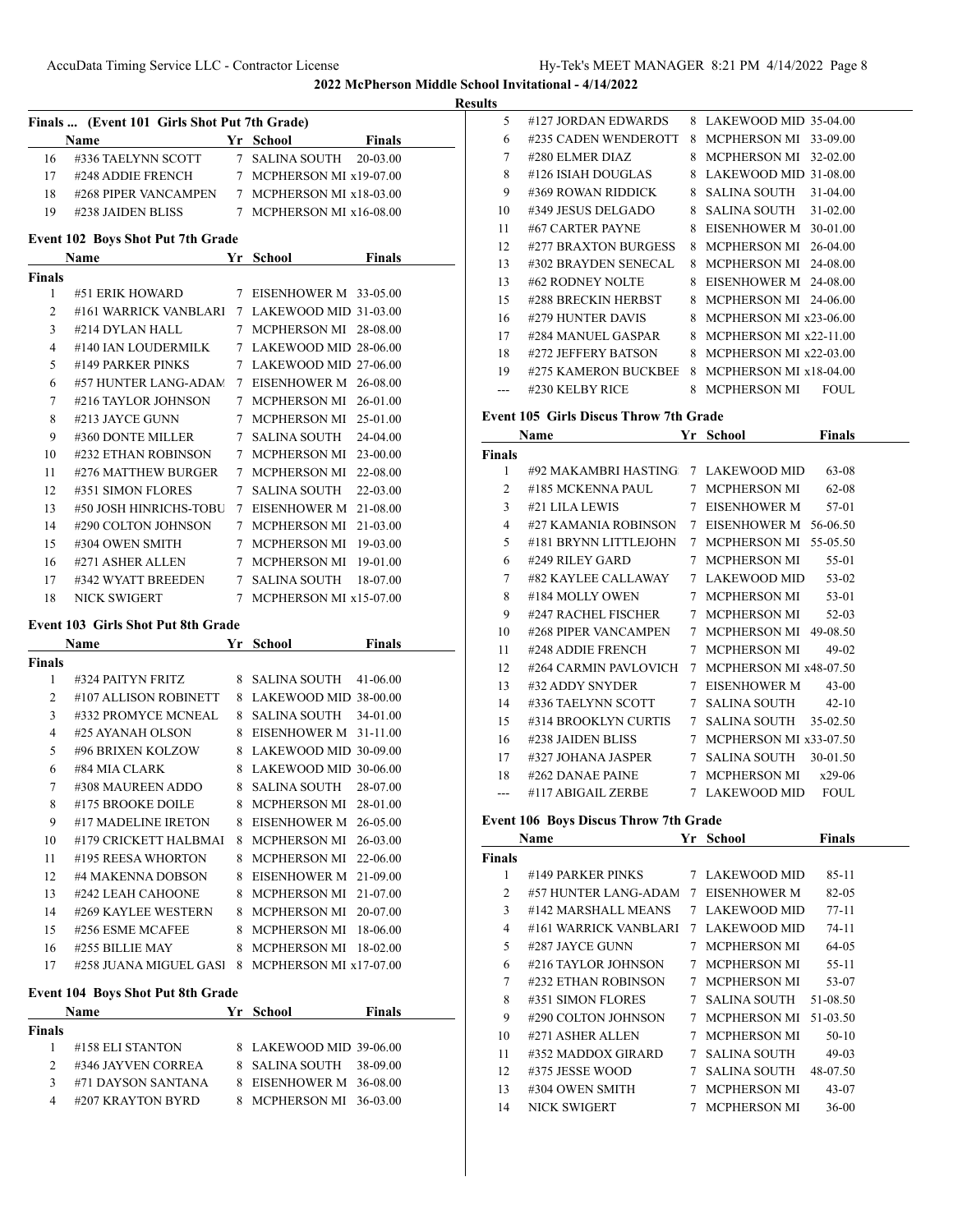### **Results**

| Finals  (Event 106 Boys Discus Throw 7th Grade) |                                               |   |                |               |  |  |
|-------------------------------------------------|-----------------------------------------------|---|----------------|---------------|--|--|
|                                                 | Name                                          |   | Yr School      | <b>Finals</b> |  |  |
|                                                 | #214 DYLAN HALL                               |   | 7 MCPHERSON MI | <b>FOUL</b>   |  |  |
|                                                 |                                               |   |                |               |  |  |
|                                                 | <b>Event 107 Girls Discus Throw 8th Grade</b> |   |                |               |  |  |
|                                                 | <b>Name</b>                                   |   | Yr School      | <b>Finals</b> |  |  |
| <b>Finals</b>                                   |                                               |   |                |               |  |  |
| $\mathbf{1}$                                    | #324 PAITYN FRITZ 8 SALINA SOUTH              |   |                | $102 - 11$    |  |  |
| $\overline{c}$                                  | #107 ALLISON ROBINETT                         |   | 8 LAKEWOOD MID | 98-06         |  |  |
| 3                                               | #25 AYANAH OLSON                              |   | 8 EISENHOWER M | 76-08         |  |  |
| 4                                               | #332 PROMYCE MCNEAL                           |   | 8 SALINA SOUTH | 73-11.50      |  |  |
| 5                                               | #84 MIA CLARK                                 |   | 8 LAKEWOOD MID | 73-08         |  |  |
| 6                                               | #179 CRICKETT HALBMAI                         | 8 | MCPHERSON MI   | 67-09.50      |  |  |
| 7                                               | #17 MADELINE IRETON                           |   | 8 EISENHOWER M | 59-07.50      |  |  |
| 8                                               | #4 MAKENNA DOBSON                             |   | 8 EISENHOWER M | 59-03.50      |  |  |
| 9                                               | #173 LEAH CAHOONE                             |   | 8 MCPHERSON MI | 56-03.50      |  |  |
| 10                                              | #195 REESA WHORTON                            |   | 8 MCPHERSON MI | 55-03         |  |  |
| 11                                              | #269 KAYLEE WESTERN                           |   | 8 MCPHERSON MI | $52 - 11$     |  |  |
| 12                                              | #113 KODI WAITE                               | 8 | LAKEWOOD MID   | $52 - 04$     |  |  |
| 13                                              | #258 JUANA MIGUEL GASI                        |   | 8 MCPHERSON MI | $45-04$       |  |  |
| 14                                              | #308 MAUREEN ADDO                             |   | 8 SALINA SOUTH | $43 - 00$     |  |  |
| 15                                              | #256 ESME MCAFEE                              |   | 8 MCPHERSON MI | $38-10$       |  |  |
| 16                                              | #255 BILLIE MAY                               |   | 8 MCPHERSON MI | $32 - 10$     |  |  |
|                                                 | $E = 1400 \text{ R}$                          |   |                |               |  |  |

# **Event 108 Boys Discus Throw 8th Grade**

| Name          |                      |   | Yr<br><b>School</b> | Finals      |  |
|---------------|----------------------|---|---------------------|-------------|--|
| <b>Finals</b> |                      |   |                     |             |  |
| 1             | #235 CADEN WENDEROTT | 8 | <b>MCPHERSON MI</b> | $105 - 04$  |  |
| 2             | #143 SALJON MILLS    | 8 | <b>LAKEWOOD MID</b> | 102-08      |  |
| $\mathcal{E}$ | #158 ELI STANTON     | 8 | <b>LAKEWOOD MID</b> | 95-08       |  |
| 4             | #207 KRAYTON BYRD    | 8 | <b>MCPHERSON MI</b> | 94-02       |  |
| 5             | #71 DAYSON SANTANA   | 8 | <b>EISENHOWER M</b> | $92 - 02$   |  |
| 6             | #369 ROWAN RIDDICK   | 8 | <b>SALINA SOUTH</b> | 91-07.50    |  |
| 7             | #300 KELBY RICE      | 8 | <b>MCPHERSON MI</b> | 88-04       |  |
| 8             | #62 RODNEY NOLTE     | 8 | <b>EISENHOWER M</b> | 82-09.50    |  |
| 9             | #284 MANUEL GASPAR   | 8 | <b>MCPHERSON MI</b> | $79-10$     |  |
| 10            | #135 ELI JENNINGS    | 8 | <b>LAKEWOOD MID</b> | 79-05       |  |
| 11            | #63 ALEC OGORZOLKA   | 8 | <b>EISENHOWER M</b> | $71 - 10$   |  |
| 12            | #373 JAKUB SZYNDLAR  | 8 | <b>SALINA SOUTH</b> | 67-06       |  |
| 13            | #349 JESUS DELGADO   | 8 | <b>SALINA SOUTH</b> | $63-05$     |  |
| 14            | #210 ELMER DIAZ      | 8 | <b>MCPHERSON MI</b> | 62-01.50    |  |
| 15            | #302 BRAYDEN SENECAL | 8 | <b>MCPHERSON MI</b> | 59-04       |  |
| 16            | #277 BRAXTON BURGESS | 8 | <b>MCPHERSON MI</b> | 58-08       |  |
| 17            | #288 BRECKIN HERBST  | 8 | <b>MCPHERSON MI</b> | $x 57 - 02$ |  |
| 18            | #275 KAMERON BUCKBEE | 8 | <b>MCPHERSON MI</b> | $x 51 - 10$ |  |
| 19            | #272 JEFFERY BATSON  | 8 | <b>MCPHERSON MI</b> | $x50-08$    |  |

# **Event 109 Girls High Jump 7th Grade**

|               | <b>Name</b>            |   | Yr School           | <b>Finals</b> |
|---------------|------------------------|---|---------------------|---------------|
| <b>Finals</b> |                        |   |                     |               |
|               | #193 JAELA THOMPSON    | 7 | MCPHERSON MI        | $4 - 10.00$   |
| $\mathcal{L}$ | #337 KINSLEIGH SHOWMA  | 7 | SALINA SOUTH        | $4 - 02.00$   |
| 3             | #104 GRACE OSTMEYER    |   | 7 LAKEWOOD MID      | $4 - 00.00$   |
| 4             | $#189$ DRAGON RODRIGUE | 7 | MCPHERSON MI        | $3-10.00$     |
| 4             | #8 RAEGAN FOSTER       |   | <b>EISENHOWER M</b> | $3-10.00$     |
| 4             | #112 KATY WAGNOR       |   | LAKEWOOD MID        | $3-10.00$     |
| 4             | #88 JAELIE GIBSON      |   | LAKEWOOD MID        | 3-10.00       |

| 8     | #31 KENTANIA SELBY  | 7 EISENHOWER M | 3-08.00  |
|-------|---------------------|----------------|----------|
| 9     | #335 NATALIE RIFFEL | 7 SALINA SOUTH | J3-08.00 |
|       | #267 AVERY UNRUH    | 7 MCPHERSON MI | NH       |
| $---$ | #1 EMILY BROWN      | 7 EISENHOWER M | NH       |
|       | #259 AVA MILLER     | 7 MCPHERSON MI | NH       |
|       | #170 MAYLIN BRUCE   | 7 MCPHERSON MI | NH       |
|       |                     |                |          |

### **Event 110 Boys High Jump 7th Grade**

|                 | Event 110 <i>Doys</i> 111gh bump 7th Graue<br><b>Name</b> | Yr School               | Finals        |  |
|-----------------|-----------------------------------------------------------|-------------------------|---------------|--|
| <b>Finals</b>   |                                                           |                         |               |  |
| 1               | #205 CHARLIE BROWN                                        | 7 MCPHERSON MI          | $4 - 10.00$   |  |
| 2               | #74 DLYAN SPENCER                                         | 7 EISENHOWER M          | $4 - 04.00$   |  |
| 3 <sup>7</sup>  | #56 GABRIEL LAMB                                          | 7 EISENHOWER M          | $4 - 02.00$   |  |
| 3               | #48 BLADE GRIESHABER                                      | 7 EISENHOWER M          | $4 - 02.00$   |  |
| 3               | #360 DONTE MILLER                                         | 7 SALINA SOUTH          | 4-02.00       |  |
| 6               | #342 WYATT BREEDEN                                        | 7 SALINA SOUTH          | J4-02.00      |  |
| ---             | #150 AARON PROUGH                                         | 7 LAKEWOOD MID          | NH            |  |
| ---             | #375 JESSE WOOD                                           | 7 SALINA SOUTH          | NH            |  |
| ---             | #131 CONNER FULLER                                        | 7 LAKEWOOD MID          | NH            |  |
|                 | #128 JULIEAN ESPADA                                       | 7 LAKEWOOD MID          | NH            |  |
|                 | Event 111 Girls High Jump 8th Grade                       |                         |               |  |
|                 | <b>Name</b>                                               | Yr School               | <b>Finals</b> |  |
| <b>Finals</b>   |                                                           |                         |               |  |
| 1               | #179 CRICKETT HALBMAI                                     | 8 MCPHERSON MI          | 4-06.00       |  |
| 2               | #175 BROOKE DOILE                                         | 8 MCPHERSON MI 4-04.00  |               |  |
| 3 <sup>1</sup>  | #12 JADEN HIBBARD                                         | 8 EISENHOWER M          | $4 - 02.00$   |  |
| $4\overline{ }$ | #98 TRISTYN KRIEN                                         | 8 LAKEWOOD MID J4-02.00 |               |  |
| 5               | #87 MCKYNLEE DUNLAP                                       | 8 LAKEWOOD MID J4-02.00 |               |  |
| 6               | #325 BAILEY FULLER                                        | 8 SALINA SOUTH          | J4-02.00      |  |
| 7               | #13 DAISY HILTON                                          | 8 EISENHOWER M 4-00.00  |               |  |
| 8               | #315 SOPHIE DAILY                                         | 8 SALINA SOUTH          | J4-00.00      |  |
| 9               | #313 LAUREN CROW                                          | 8 SALINA SOUTH          | $3-10.00$     |  |
| 10              | #16 LAKYN HUNCOVSKY                                       | 8 EISENHOWER M          | $J3-10.00$    |  |
| ---             | #110 MAGGIE SCHECK                                        | 8 LAKEWOOD MID          | NH            |  |
|                 | Event 112 Boys High Jump 8th Grade                        |                         |               |  |
|                 | <b>Name</b>                                               | Yr School               | <b>Finals</b> |  |
| Finals          |                                                           |                         |               |  |
| 1               | #229 JETT PYLE                                            | 8 MCPHERSON MI 5-04.00  |               |  |
| $\mathbf{2}$    | #217 KAIZER KANITZ                                        | 8 MCPHERSON MI 5-02.00  |               |  |
| 3 <sup>7</sup>  | #40 KHA'MARIO DAVIS                                       | 8 EISENHOWER M          | J5-02.00      |  |
| $\overline{4}$  | #215 PAXTON INGELS                                        | 8 MCPHERSON MI          | $J5-02.00$    |  |
| 5               | #36 DERRICK AMOS                                          | 8 EISENHOWER M          | 4-08.00       |  |
| 6               | #155 JAKE SCHMITZ                                         | 8 LAKEWOOD MID J4-08.00 |               |  |
| 7               | #43 BRADY DURTSCHI                                        | 8 EISENHOWER M          | J4-08.00      |  |
| 8               | #123 GANNON COLE                                          | 8 LAKEWOOD MID J4-08.00 |               |  |
|                 | #371 AIDEN SPEILMAN 8 SALINA SOUTH NH                     |                         |               |  |
|                 | #356 LANDON HUFFMAN                                       | 8 SALINA SOUTH          | NH            |  |
|                 | #348 CALVIN DAVIS                                         | 8 SALINA SOUTH          | NH            |  |
| $---$           | #151 WILLIAM PROUGH                                       | 8 LAKEWOOD MID          | NH            |  |
|                 | Event 113 Girls Long Jump 7th Grade                       |                         |               |  |
|                 | Name                                                      | Yr School               | <b>Finals</b> |  |
| Finals          |                                                           |                         |               |  |

| #333 MARIN MORRIS | 7 SALINA SOUTH 14-05.00 |  |
|-------------------|-------------------------|--|
| #2 BAILEY BUSCH   | 7 EISENHOWER M 13-11.00 |  |